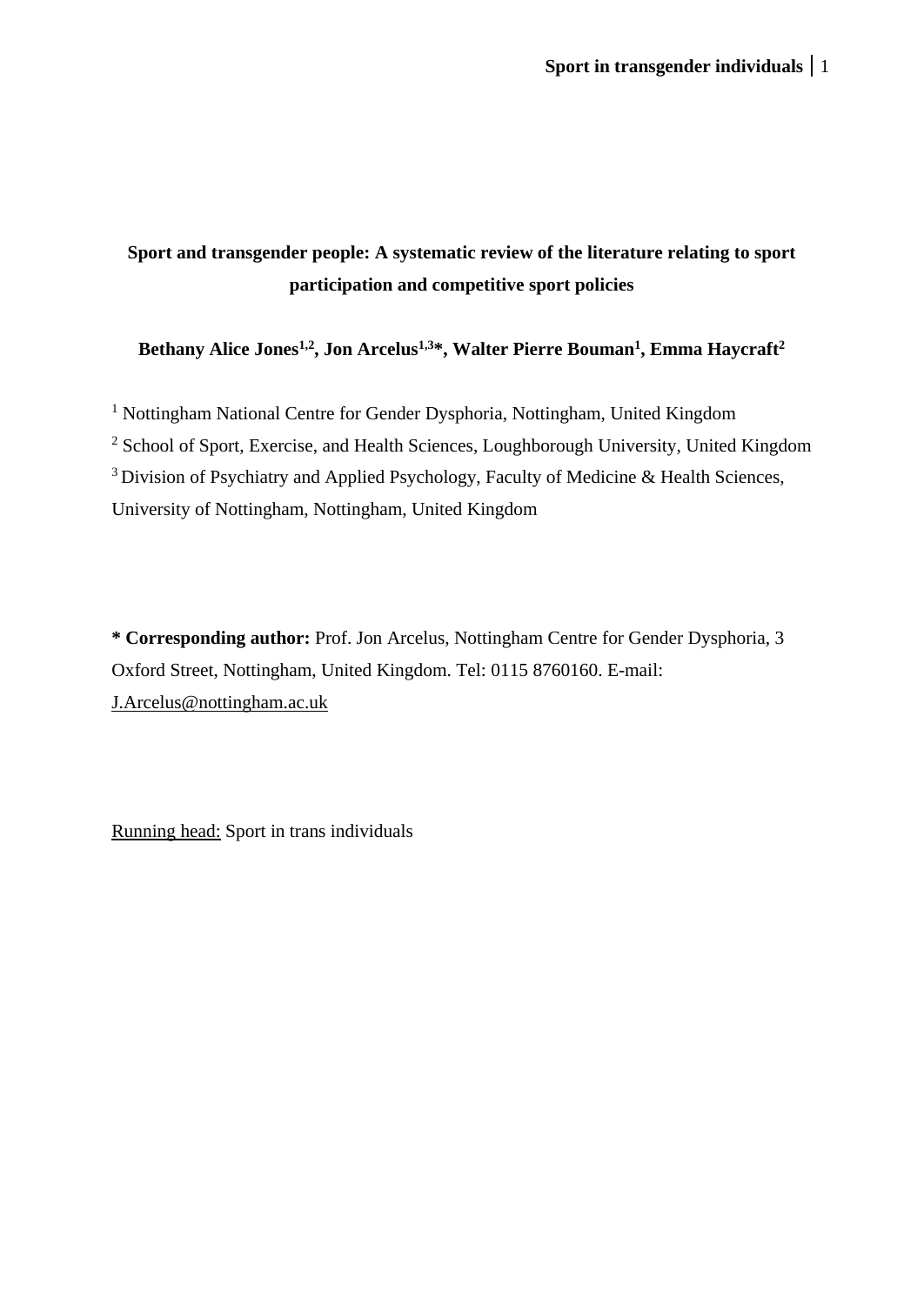### **Key Points**

- The majority of transgender people have a negative experience when engaging in competitive sport and sport-related physical activity.
- There is no direct and consistent research to suggest that transgender females (and transgender males) have an athletic advantage in sport and, therefore, the majority of competitive sport policies are discriminatory against this population.
- There are several areas of future research that are required to significantly improve our knowledge of transgender people's experiences in sport, inform the development of more inclusive sport policies, and, most importantly, enhance the lives of transgender people, both physically and psychosocially.

#### **Abstract**

*Background:* Whether transgender people should be able to compete in sport in accordance with their gender identity is a widely contested question within the literature and among sport organisations, fellow competitors, and spectators. Due to concerns surrounding transgender people (especially transgender females) having an athletic advantage, several sport organisations place restrictions on transgender competitors (e.g., must have undergone gender confirming surgery). In addition, some transgender people who engage in sport, both competitively and for leisure, report discrimination and victimisation.

*Objective:* To the authors' knowledge, there has been no systematic review of the literature pertaining to sport participation and competitive sport policies in transgender people. Therefore, this review aimed to address this gap in the literature.

*Method:* Eight research articles and 31 sport policies were reviewed.

*Results:* In relation to sport-related physical activity, this review found the lack of inclusive and comfortable environments to be the primary barrier to participation for transgender people. This review also found transgender people had a mostly negative experience in competitive sport due to the restrictions sport policy placed on them. The majority of transgender competitive sport policies that were reviewed were not evidence-based.

*Conclusion:* Currently there is no direct or consistent research that suggests transgender females (or males) have an athletic advantage at any stage of their transition (e.g., cross-sex hormones, gender confirming surgery) and, therefore, competitive sport policies that place restrictions on transgender people needs to be considered and potentially revised.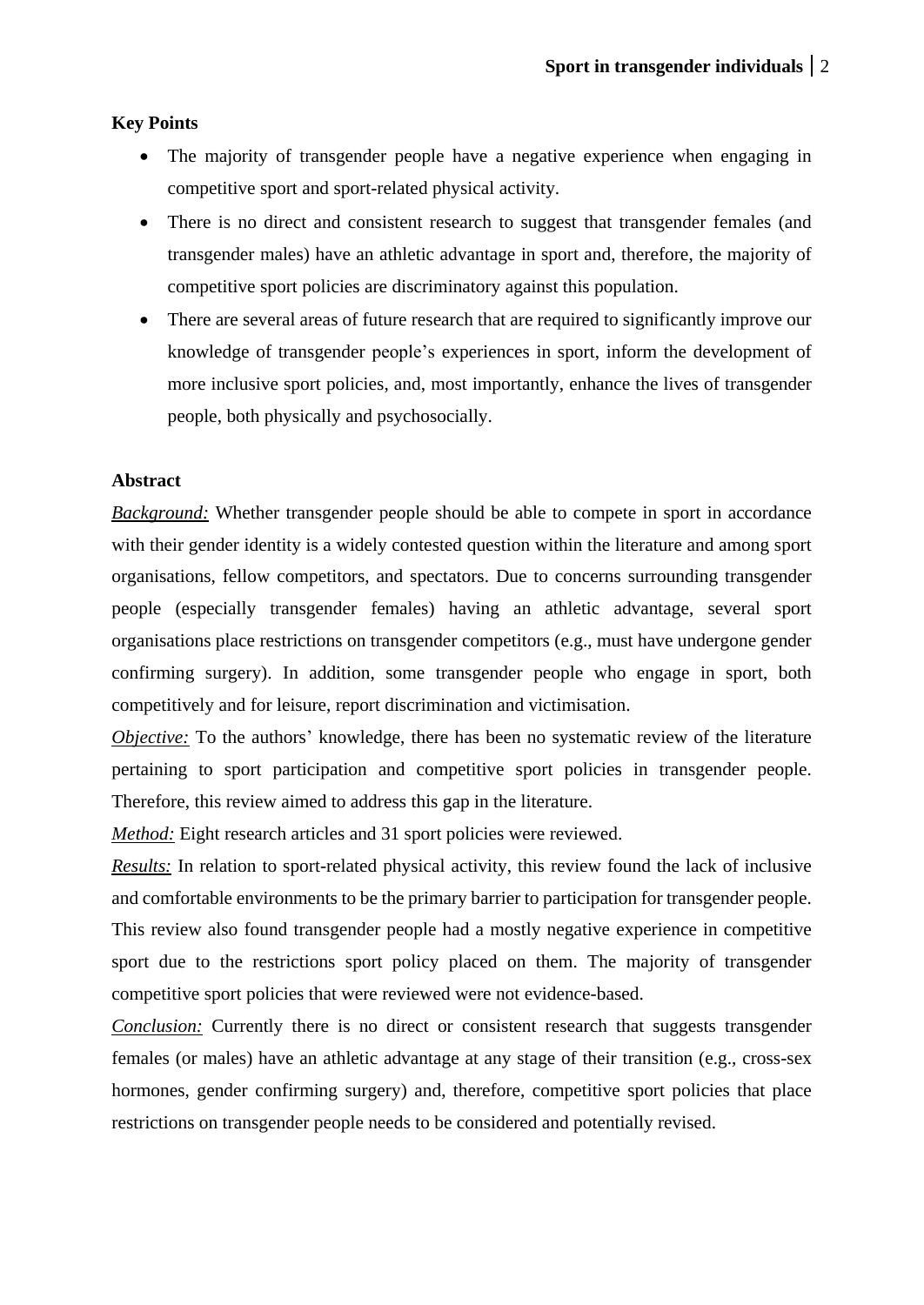## **Sport in transgender people: A systematic review of the literature relating to sport participation and competitive sport policies**

#### **1 Introduction**

Transgender people are those who experience incongruence between the gender that they were assigned at birth (based on the appearance of their genitals) and their gender identity/experienced gender. Gender identity, or experienced gender, can be defined as a person's internal sense of gender, whether this be male, female, neither or somewhere along the gender continuum. Some transgender people, but not all, will choose to affirm their gender identity by socially transitioning (i.e., living as their experienced gender socially, at work or education, with friends and family, outside the house) and some in addition will choose to medically transition with cross-sex hormones and gender confirming surgeries [1,2]. Although over time various different terms have been used, the term 'transgender female' will be used to describe individuals assigned male at birth, based on their genital appearance, but who later identify as female. 'Transgender male' will be used to describe people who are assigned female at birth, based on their genital appearance, but later identify as male. 'Cisgender' will be used to describe people who do not experience incongruence between their gender assigned at birth and their gender identity.

Recent reports indicate that the number of transgender individuals who attend transgender health services has increased substantially over the years in many European countries [3-5]. There has also been a significant increase in the number of people who self-identify as transgender and do not necessarily attend transgender health services [6]. For example, Kuyper and Wijsen [6] found that 4.6% of people who were assigned male at birth and 3.2% of people who were assigned female at birth in their Dutch population sample reported an ambivalent gender identity (equal identification with the other gender as with the gender they were assigned at birth). The authors also reported that 1.1% of the people who were assigned male at birth and 0.8% of the people who were assigned female at birth identified as transgender. It remains unknown how many of these people will seek treatment through a transgender health service. The increase in people who identify as transgender may be at least partly explained by the increase in visibility of transgender people within Western society [4, 5]. For example, Caitlin Jenner, a former athlete and current television personality, recently came out as transgender during a television interview which was viewed all over the world [7]. Increases in visibility may have prompted some people to reflect and question their gender identity [8].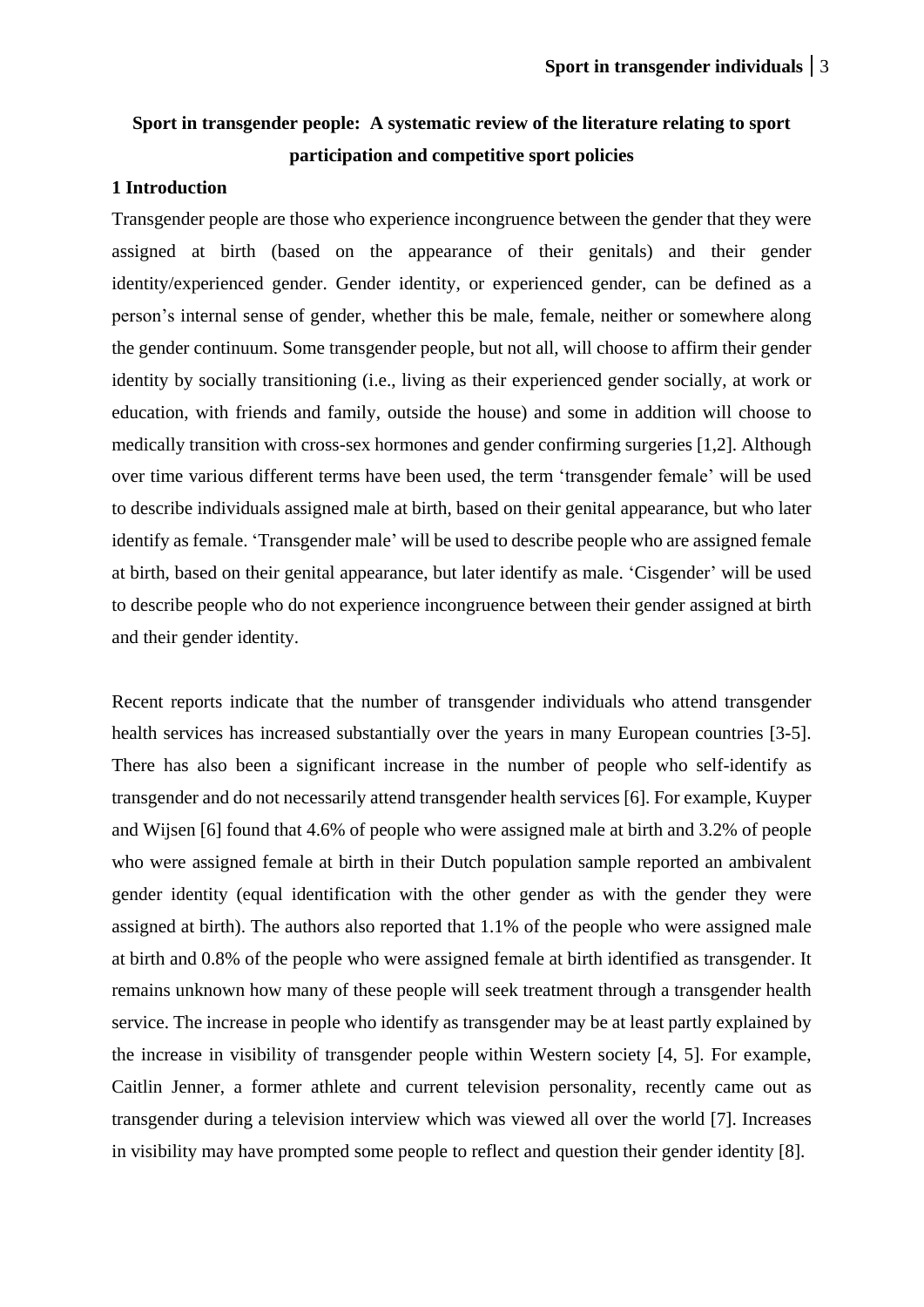Some transgender people experience stigma, transphobia, prejudice, discrimination and violence as a consequence of their gender identity (i.e., transphobia) [9-11]. Ellis et al. [12] found that transgender people were more likely to avoid situations when they were afraid of being harassed, identified as transgender, or 'outed', such as clothes shops, public toilets and gyms. Gyms are a popular outlet to engage in sport-related physical activities (i.e., gym fitness exercises) and therefore it is important to create an inclusive environment given the established mental and physical health benefits of physical activity and sport [13, 14]. This is particularly important for transgender people as they have been found to report a high prevalence of depression and anxiety [15, 16], which could be managed with physical activity. Furthermore, physical activity and sport can also contribute towards maintaining the appropriate weight necessary to undergo gender confirmation surgery, acknowledging that not every transgender person will wish to do so [1, 2, 17].

The premise of competitive sport is fairness (i.e., inclusion in the absence of advantage) and, due to fears surrounding the perceived athletic advantage of transgender people, the question of whether or not transgender people should be permitted to compete in accordance with their gender identity has been raised and greatly contested within the literature, among sport organisations, fellow competitors and spectators. It is a commonly held belief that androgenic hormones (especially testosterone) confer an athletic advantage in competitive sport. Therefore transgender females, because of high endogenous testosterone levels, are perceived to hold an advantage in sport (when testosterone has not been blocked to a cisgender female level). Transgender men are not thought to possess an athletic advantage, despite being injected with testosterone if they chose to medically transition with cross-sex hormones. However, there has been a paucity of research that has directly explored how androgenic hormone levels are associated with athletic competence in both cisgender and transgender populations (e.g., running time).

To facilitate the inclusion of transgender competitors, in 2004, the International Olympic Committee (IOC) [18] announced that transgender people could participate in all future Olympic games providing they had fully medically transitioned (i.e., had been prescribed cross-sex hormone treatment for two years and undergone gender confirming surgery). Although the requirements of this policy appear to concur with the commonly held belief that transgender people hold an athletic advantage, they have been criticised for not being underpinned by evidence-based rationale [19]. The IOC [20] has recently updated its policy to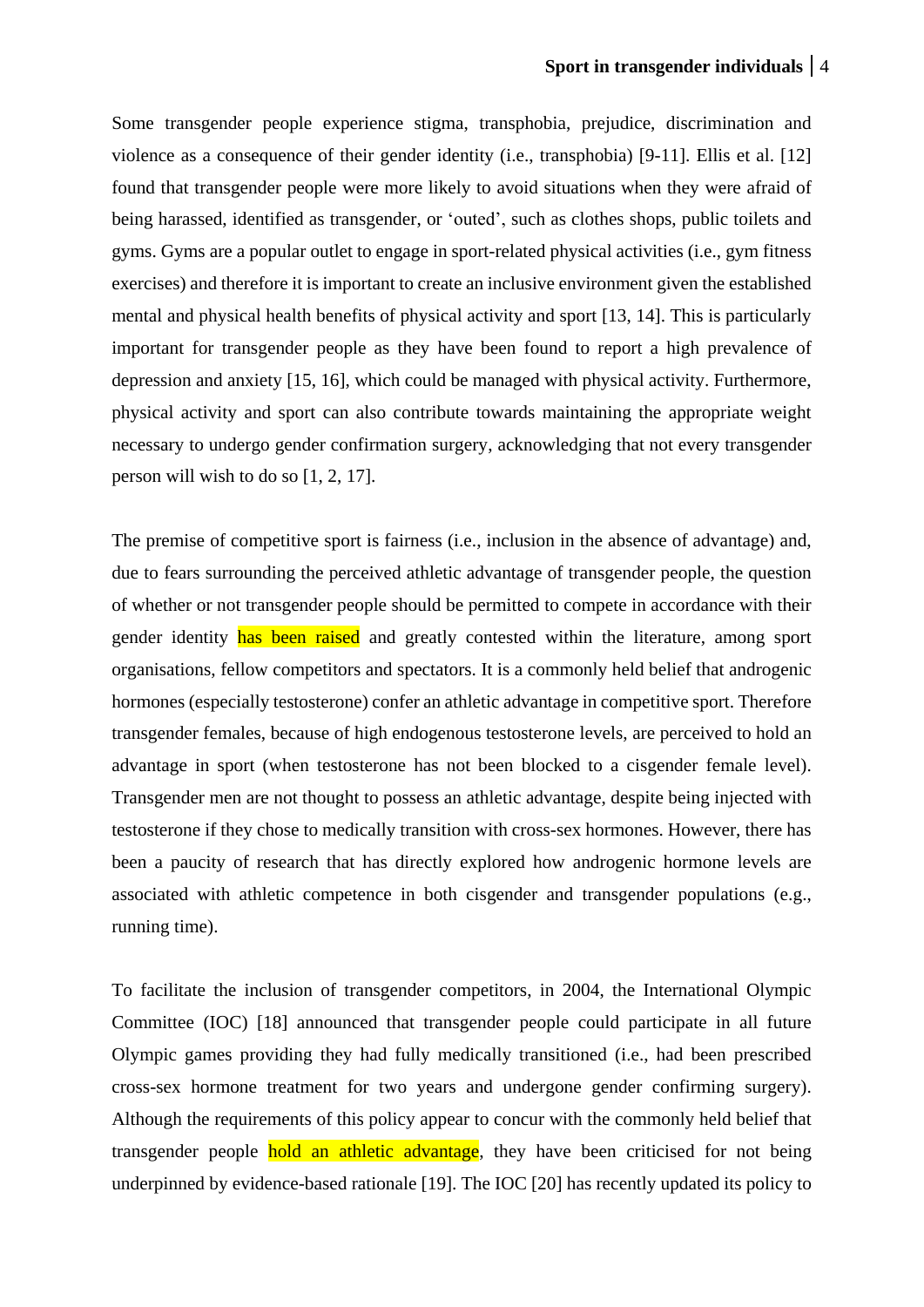be more inclusive of transgender athletes (i.e., fewer restrictions); however the 2004 policy has been extremely influential on other sport organisations' policy development. The new (2016) IOC policy will be considered in the results section of this review.

In an attempt to draw a consensus as to whether transgender people should be able to compete in accordance with their gender identity or not, Reeser [21] conducted a review in 2005 of the literature pertaining to gender identity issues in competitive (elite) sport. Reeser paid particular attention to the evolution of gender verification in competitive sport and whether current competitive sport policies for transgender people are fair. He concluded that, while gender verification has made significant advances, there is a lack of physiological performance-related data in transgender people. This is preventing an overall consensus from being made as to whether transgender sport policies are fair or not (i.e., fairness in the absence of advantage). Reeser's review, although important, has some limitations. He did not adopt a systematic methodology and therefore did not include the majority of transgender sport policies. Additionally, Reeser only considered the implications of such policies in relation to elite competitive sport and did not consider the experiences of transgender people who engage in sport or sport-related physical activity for leisure or fitness (e.g., gym fitness activities, jogging).

With the intention of addressing the limitations of the previous literature review, this systematic review has two aims. First, to systematically analyse and critically review the available literature regarding transgender people's experiences in relation to competitive sport (elite and recreational) and sport-related physical activity participation (e.g., jogging, gym fitness activities). Second, to systematically review the available transgender competitive sport policies regarding their fairness (i.e., competition in the absence of advantage). It is hoped that this systematic review will further enhance the understanding of sport participation and competition amongst transgender people. It may be expected that, as more people define themselves as transgender, the issues that transgender people experience in competitive sport and sport-related physical activity will become more pronounced. It is therefore important that those who work to facilitate and promote sport and develop policies for their own sport organisations (e.g., sport medicine specialists, sport policy makers) are informed about the issues that this vulnerable population face. This will allow for a non-discriminatory atmosphere in sport, whilst ensuring a fair system for all **participants** and competitors (regardless of their gender identity).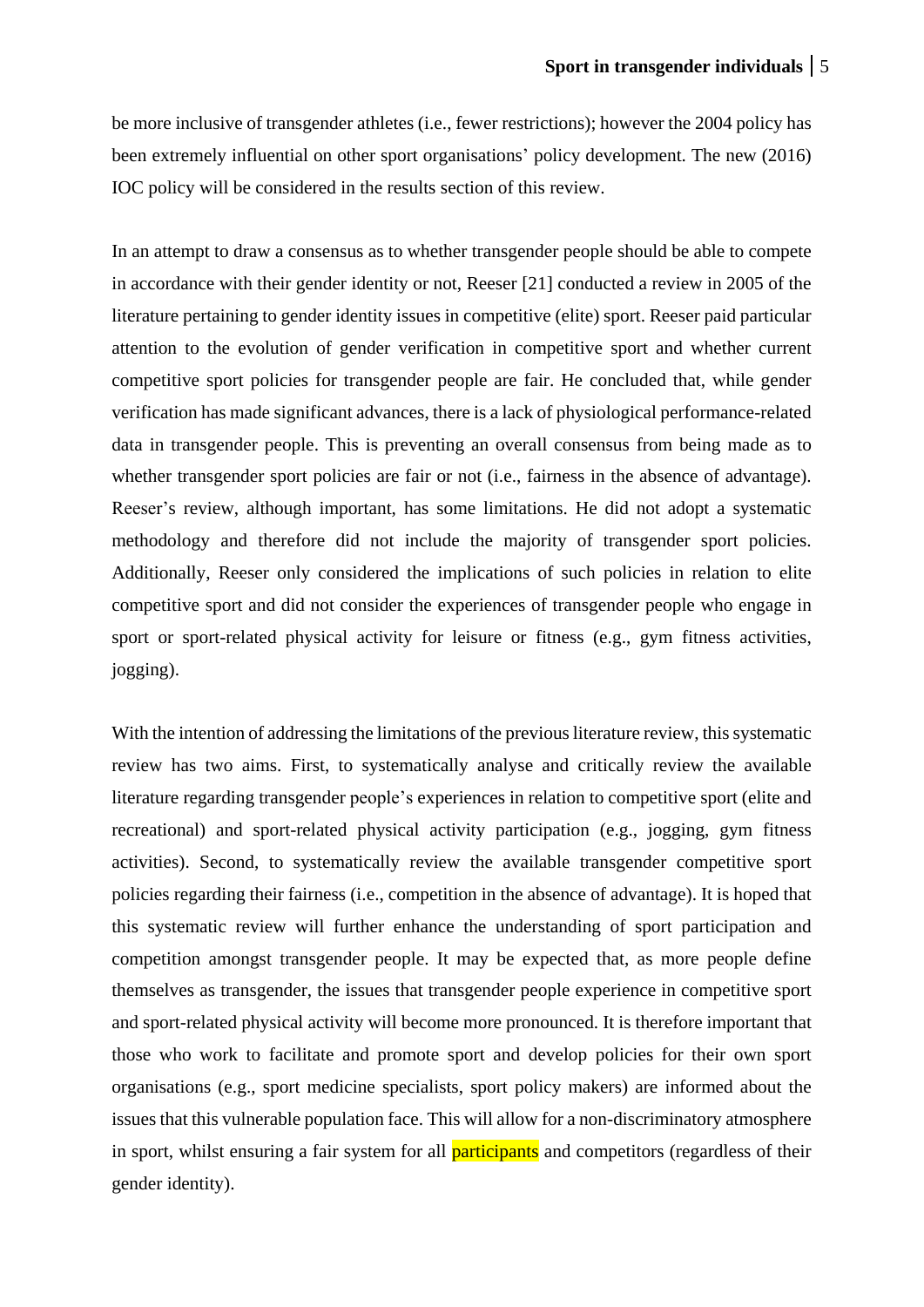#### **2 Methods**

#### **2.1 Search strategy**

PRISMA guidelines were followed to undertake this systematic review [22]. To obtain relevant peer reviewed articles, an electronic search of literature published between January 1966 and August 2015 was conducted using the following search engines: ScienceDirect, Web of Science, Scopus, and PubMed. Within each search engine, the following search terms were entered: gender dysphoria, gender identity disorder, trans people, trans individual, transgender, and transsexual. These terms were combined with three terms relating to sport (physical activity, exercise and sport) using the "AND" operator. The reference lists of eligible papers were searched for potentially relevant publications. Sport policies were obtained through a Google search using the above search terms with the addition of "policy" at the end of all sport related terms.

#### **2.2 Inclusion and exclusion criteria**

To address the first aim, articles that were selected were concerned with the experiences and issues surrounding physical activity and sport participation for transgender people. This systematic review only considered articles eligible if they were research articles, as opposed to discussion papers. Case studies were also considered eligible, as research articles were limited. Peer reviewed articles that were written in English only were included. For the second aim, all available national and international policies on competitive sport in transgender people were selected and reviewed.

#### **2.3 Study selection**

Thirty-one research articles were considered potentially relevant to the remit of this review. The search also identified 31 competitive sport policies for transgender people. After screening the abstracts, 10 research articles were excluded as six were concerned with LGBT (lesbian, gay, bisexual and transgender) sport, one was a Scottish non-academic survey, one was a book chapter, one was concerned with an irrelevant topic, and another with cisgender participants. The remaining 21 articles were downloaded for full text review and 13 papers were excluded as they were discussion papers, as opposed to research articles. Therefore, eight research articles fulfilled the inclusion criteria and were consequently included within this systematic review (see Figure 1). All 31 competitive sport policies for transgender people were reviewed and included within this systematic review.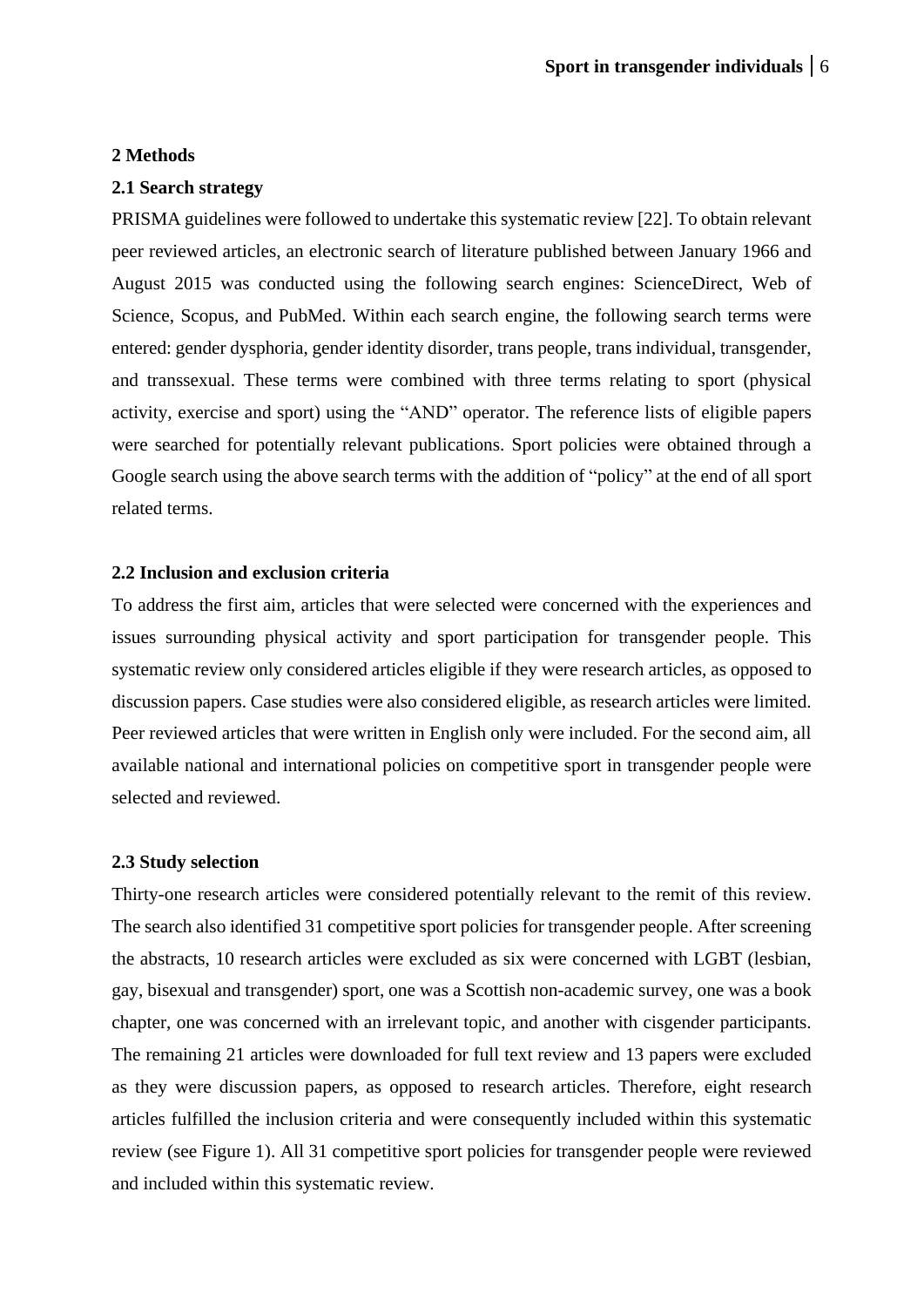#### INSERT FIGURE 1 AROUND HERE

#### **3 Results**

This section presents the findings from the research articles and sport policies included within this systematic review. First, the findings from the research articles that explored participation in sports (both elite and recreational standards) and sport-related physical activities (i.e., gym fitness activities, jogging) are provided. Second, findings from the reviewed competitive sport policies relating to transgender inclusion are given.

### **3.1 Transgender people and sport participation**

#### *3.1.1 Characteristics of the eligible research studies*

The oldest research article included was published in 2004 [23] and the most recent publication was from 2015 [24]. The majority of the studies were qualitative in nature, all of which employed interviews [24-29]. The remaining two research articles included an experimental study [23] and a cross-sectional survey [30]. Most of the studies were concerned with transgender people who participated in sport competitively, at an elite or recreational level [21, 23, 25-29]. Some authors focused on a specific sport; ice hockey, netball and softball [26, 28, 29] while others were concerned with transgender people engaging in any sport [25, 27, 29]. Broadly across all sports, Gooren and Bunck [23] explored whether transgender athletes have a physiological advantage in competitive sport. One study explored participation in competitive sports and sport-related physical activity [24] and another study discussed participation in sport-related physical activity only [30]. Details of all of the research articles included within this systematic review can be found in Table 1.

#### INSERT TABLE 1 ABOUT HERE

## *3.1.2 Review of transgender people and competitive sport participation (elite and recreational): research articles*

The same data were extracted from all research articles reviewed (see Table 1). Below, we provide the most prominent findings in relation to competitive sport participation from each of these articles. Six research articles were concerned with competitive sport participation within this systematic review [23, 25-29]. The only experimental study was by Gooren and Bunck [23] who aimed to explore whether transgender people on cross-sex hormone treatment can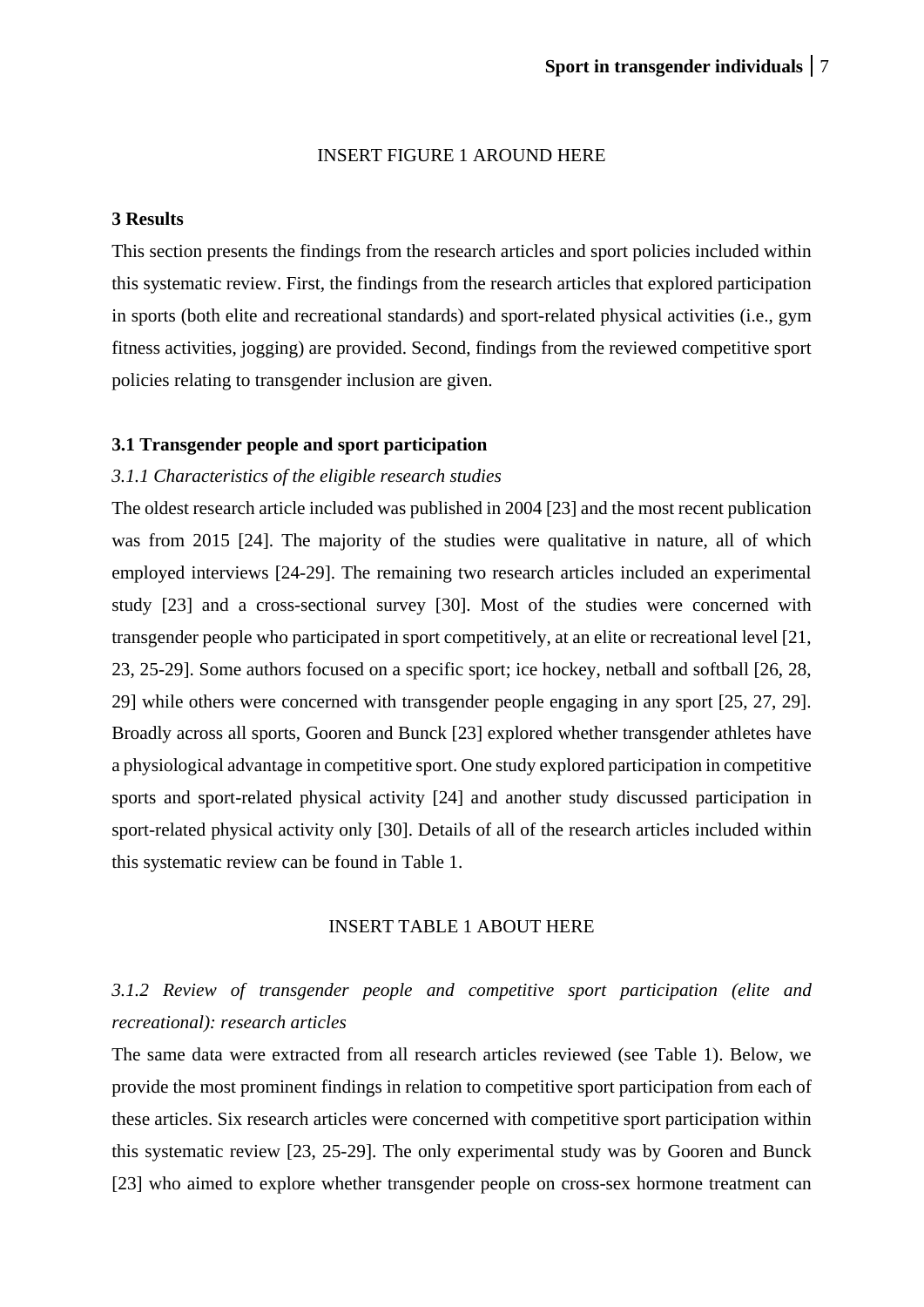fairly compete in sport. The authors measured transgender people's muscle mass (via magnetic resonance imaging) and hormone levels (via urine and blood analysis) before and one year after cross-sex hormone treatment. They found that one year after transgender males had been administered cross-sex hormone treatment, testosterone levelssignificantly increased and these levels were within a cisgender male range. They also found that one year after cross-sex hormone treatment, transgender males' muscle mass had increased and was within the same range as transgender females (assigned male at birth) who had not been prescribed cross-sex hormone treatment. In relation to transgender females, Gooren and Bunck found testosterone levels had significantly reduced to castration levels after one year of cross-sex hormone treatment. Muscle mass had also reduced after one year of cross-sex hormone treatment. However, muscle mass remained significantly greater than in transgender males (assigned female at birth) who had not been prescribed cross-sex hormone treatment. Therefore, Gooren and Bunck concluded that transgender males are likely to be able to compete without an athletic advantage one year post-cross-sex hormone treatment. To a certain extent this also applies to transgender females, however there still remains a level of uncertainty due to a large muscle mass one year post-cross-sex hormones. While this study was the first to explore, experimentally, whether transgender people can compete fairly, the sample size was relatively small (N=36). Additionally, they did not explore the role of testosterone blockers and did not directly measure the effect cross-sex hormones had on athletic performance (e.g., running time). Many, but not all, transgender females are prescribed testosterone blockers in order to help them to reach cisgender female testosterone levels, when administration of oestrogen alone is not enough to reduce testosterone levels. This is particularly important if the person aims to undergo gender confirming surgery as six months of testosterone suppression is a requirement for such procedures. However, if a transgender woman does not wish to undergo surgery or does not wish to have their testosterone blocked to cisgender female levels (e.g., as they wish to use their penis), their testosterone levels will be above cisgender female levels. Differentiating not only between those on cross-sex hormones and not on cross-sex hormones, but also transgender females on testosterone blockers, may be necessary when discussing athletic advantage.

The remaining studies considered within this section are qualitative, and although they have provided insight into the experiences of transgender people participating in competitive sport, the findings cannot be generalised. Semerjian and Cohen's [27] narrative account provides a good overview of how diverse and individual the issues and experiences of transgender people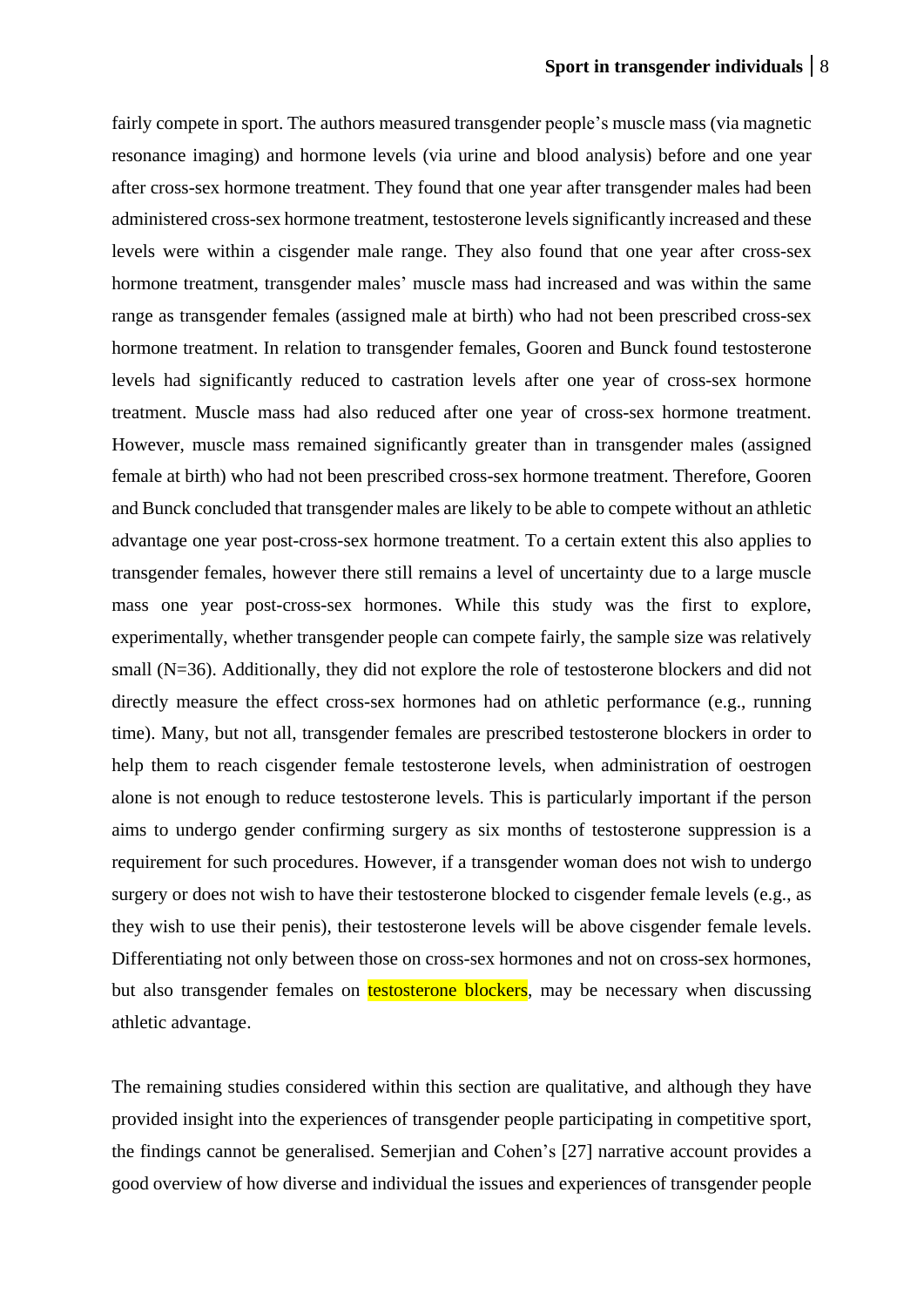participating in competitive sport can be. Some participants felt anxious when engaging in sport because they felt their genitals may be revealed (e.g., when changing). In contrast, one participant used sport as a safe space to escape from the harassment he received at school. It must be considered though, that participants within the study engaged in different sports and their experiences could therefore be associated with the specific sport (i.e., some sports could be more inclusive then others).

Three qualitative studies described the implications that sport policies had on the experiences of transgender people who engaged in sport [26, 28, 29]. Cohen and Semerjian [26] published a case study about a transgender woman (pre-gender confirming surgery) who was playing in the women's national ice hockey tournament, but who was eventually banned from playing in the tournament because it was felt she had an athletic advantage. She described how she felt under constant surveillance when she was playing and at times felt ambivalent about what gendered team she should play on. It was apparent that although teammates were supportive, the issues she experienced in relation to inclusion in the tournament were primarily related to constraints put in place by competitive sport policies. Similarly, the discussions held by two former New Zealand transgender female netball players in Tagg's [28] study gave the impression that although transgender sport policies were supposedly implemented to increase the inclusivity of transgender people, this was not always the case. They discussed how policy would allow a pre-gender confirming surgery transgender women to compete in a male or mixed gender netball team only and they must obey male dress codes. However, the participants in this study were former netball players and therefore their discussions may not have been based on the current state of netball in relation to transgender participation. In contrast to the previously mentioned studies, the majority of participants  $(N=12)$  in Travers and Deri's [29] study discussed the positive experiences they had in relation to transgender participation in competitive sport. However, some of the transgender men did discuss how they had hostile experiences (e.g., incorrect pronoun use). Several of the participants in this study also felt that testosterone gave transgender women (endogenous) and men (when injected) an athletic advantage.

For the two young transgender males in Caudwell's [25] study, the stage of transition appeared to be instrumental in **disengagement from participation** in competitive sport. The discussion held by the participants highlighted how accessing sport during their transitional period was difficult as they would not be accepted or feel comfortable on either a male or female team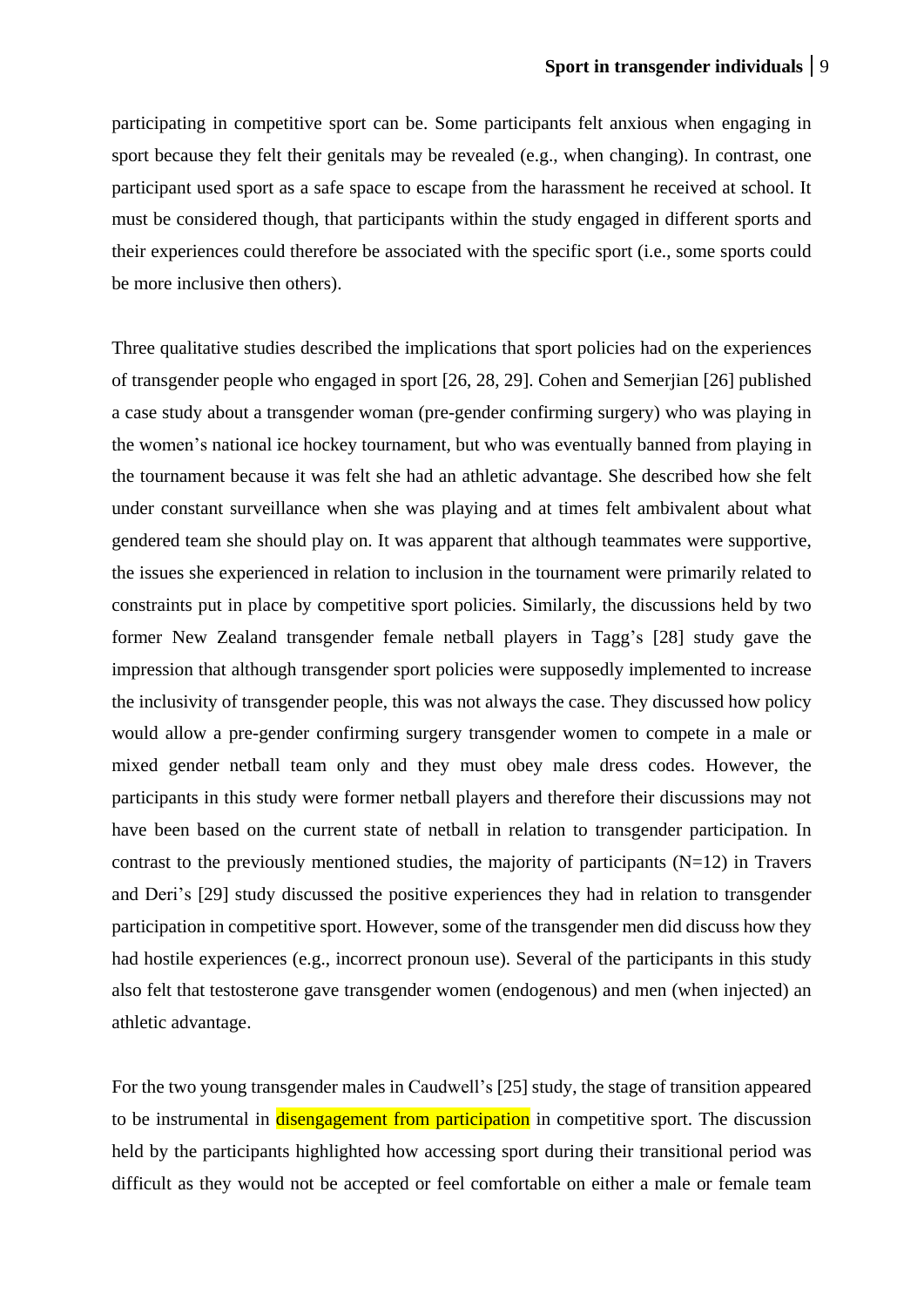during this period. However, this study again discussed sport very broadly and therefore it is unknown whether the participants' experiences were associated with specific sports or whether they are generalizable across other sports.

In summary, there is limited research from which to draw any conclusion about whether transgender people have an athletic advantage in competitive sport or not. The limited physiological research conducted to date has informed the development of transgender sport policies that are implemented by sporting organisations all over the world. It is these sport policies that appear to be **instrumental in transgender** people's experiences with competitive sport, most of which are negative.

## *3.1.3 Review of transgender people and sport-related physical activities: research articles*

Within this systematic review, only two studies explored sport-related physical activities [24, 30]. Muchicko et al. [30] set out to quantitatively explore the relationship between gender identity and physical activity. They compared levels of physical activity between cisgender and transgender people. The study found that self-identified transgender participants (n=33) reported engaging in less physical activity than cisgender participants (n=47). Social support and self-perception were found to mediate the relationship between gender identity and physical activity. The authors suggested that their study highlights how leisure centres need to be more inclusive, and transgender people need to be given more social support to encourage physical activity. However, this study was limited by the sampling methods employed. The cisgender participants were recruited from a university campus where they potentially had more opportunity to walk around campus, and opportunity for discounted gym memberships, whereas the transgender participants were recruited from a support group for transgender people and were not associated with the university.

As with transgender people who engage in sport at a competitive level, transgender people who engage in sport-related physical activity also appear to experience a range of different barriers. Hargie et al. [24] found in their qualitative study that transgender people prefer to engage in individual, as opposed to group, sport-related physical activities. This was reportedly due to their fear of being 'outed'. Regardless of whether sport-related physical activities are engaged in individually or in a group, changing rooms appeared to be a significant barrier. Being excluded from sport-related physical activities was distressing for participants, as they could not maintain physical fitness, which they felt was important in preparation for gender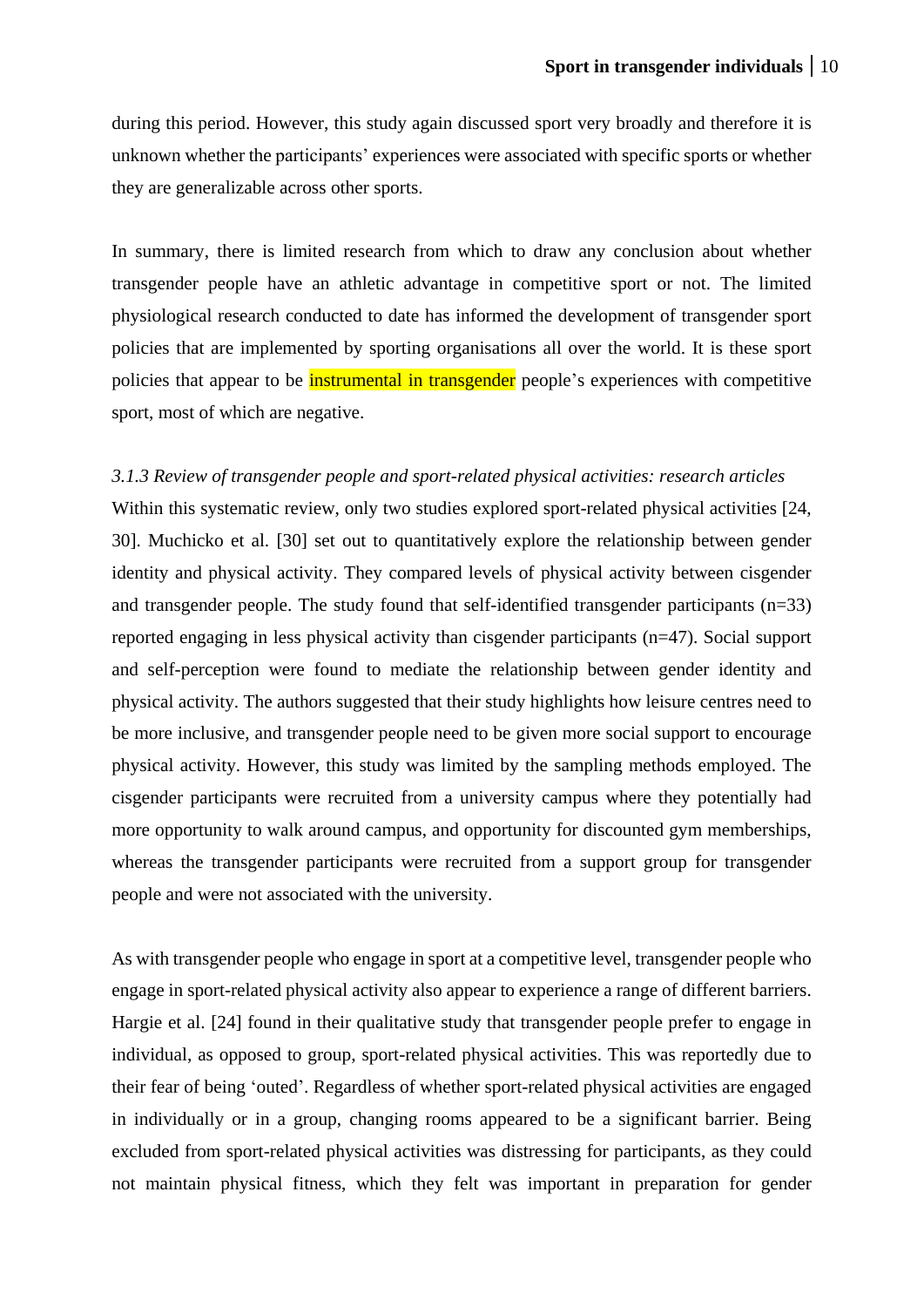confirming surgery. Despite these interesting findings, the study is limited by the lack of sociodemographic information provided about participants. Within qualitative research, because of the small sample size, it is often desirable to provide a large amount of socio-demographic detail about participants so that the findings can be interpreted in relation to this information. For instance, in the context of sport-related physical activities, the stage of transition may be an important factor when interpreting the individuals' current experiences of sport-related physical activities.

The limited research studies concerned with sport-related physical activities suggest that inclusive environments are not created for transgender people engaging in such activities, which may deter engagement.

#### **3.2 Transgender inclusive sport policies**

#### *3.2.1 Characteristic of the eligible sport policies*

Out of the 31 transgender inclusive policies reviewed, 13 were from the USA [31-43]. Ten of the policies reviewed were from the UK [44-53]. One policy was from Australia [54]. The rest of the policies  $(n=7)$  were international [18, 20, 55-59]. Details of all of the sport policies included within this review can be found in Table 2.

#### INSERT TABLE 2 ABOUT HERE

#### *3.2.2 Review of the sport policies*

Policies within this section were systematically reviewed in relation to their inclusiveness of transgender competitors (i.e., maintaining fairness in the absence of advantage for all competitors). The fairness of the policy requirements was judged against the available physiological research that has explored athletic advantage. The time restrictions associated with each requirement were also reviewed (e.g., cross-sex hormones must have been administered for at least 2 years prior to competition). The requirements from each policy are summarised within Table 2 and the most salient points of these policies are then presented in the section that follows.

In 2004, the IOC [18] announced that transgender people who transition after puberty are permitted to compete in sport in line with their experienced gender identity providing they have had gender confirming surgery, can provide legal recognition of their gender, have been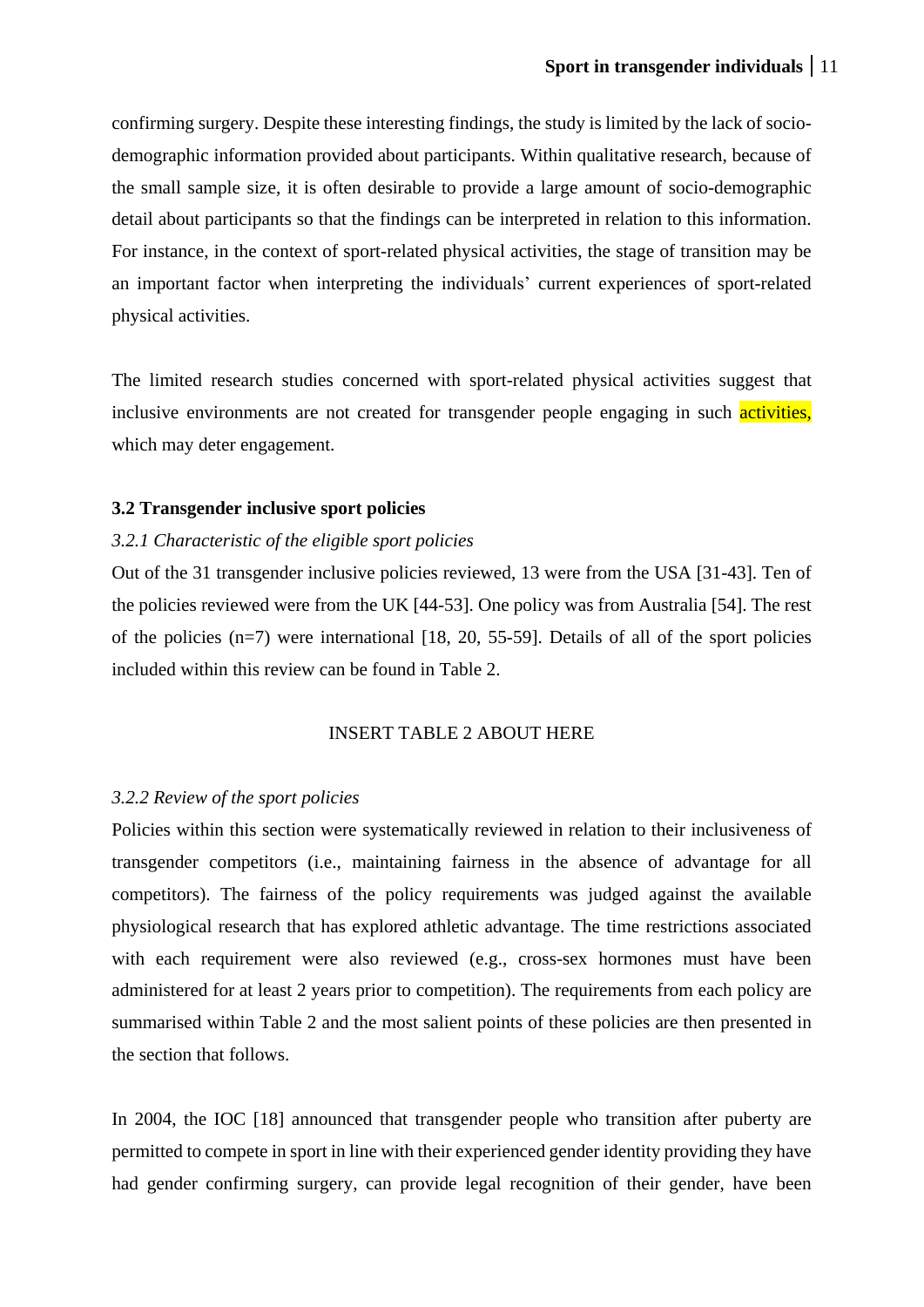prescribed cross-sex hormone treatment for at least two years, and have lived in their experienced gender for the same amount of time [18]. Additionally, transgender people who had undergone gender confirming surgery pre-puberty are eligible to compete in sport in line with their experienced gender identity [18]. This is an international policy and has been adopted by sport organisations all over the world.

While the 2004 IOC [18] policy has been praised for its efforts to address the inclusion of transgender athletes [61], several flaws have been identified [61]. First, the policy excludes transgender people who choose not to have gender confirming surgery due to a lack of genital dysphoria (distress), for medical reasons, fears about risk during operations, and/or for other personal reasons [28, 62, 63]. The 2004 IOC [18] policy also excludes transgender people who are in the process of transitioning. For instance, a transgender athlete may be prescribed crosssex hormone treatment, but be yet to undergo gender confirming surgery. The 2004 IOC policy [18] therefore adopts a very narrow definition and excludes a large proportion of transgender people [19]. In addition to this, the policy appears to have been developed with only transgender females in mind, possibly as transgender males are not thought to possess athletic advantages in the majority of sports, and therefore the policy discriminates against transgender males [21]. Moreover, the 2004 IOC [18] policy fails to take into consideration the regional, national, and international differences in accessing cross-sex hormone treatment and gender confirming surgery [18, 63-65]. Within this policy there also appears to be a lack of evidencebased rationale as to why a period of two years was chosen as the length of time cross-sex hormone treatment must be administered prior to sport competition and why individual differences in blood hormone levels are not considered [66]. As mentioned previously, the role of testosterone blockers in transgender women is also not considered. Although the rationale for the two year time period is not made explicit, it may be related to the fact that this time period was imposed by the IOC in 2004, when banning athletes from competitive sport to discipline them for doping violations. The evidence-based rationale for gender confirming surgery is also not clear [61]; whether an athlete has a penis or vagina appears irrelevant as this will not change the physiology of the body or the physiological advantage of the person [63].

Approximately 200 days before the 2016 Rio Olympic Games, the IOC announced changes to their competitive sport policy for transgender people. The new 2016 IOC [20] policy suggests that transgender male athletes are able to compete in a male category without any restrictions. Transgender females may compete in a female category if they have declared their gender as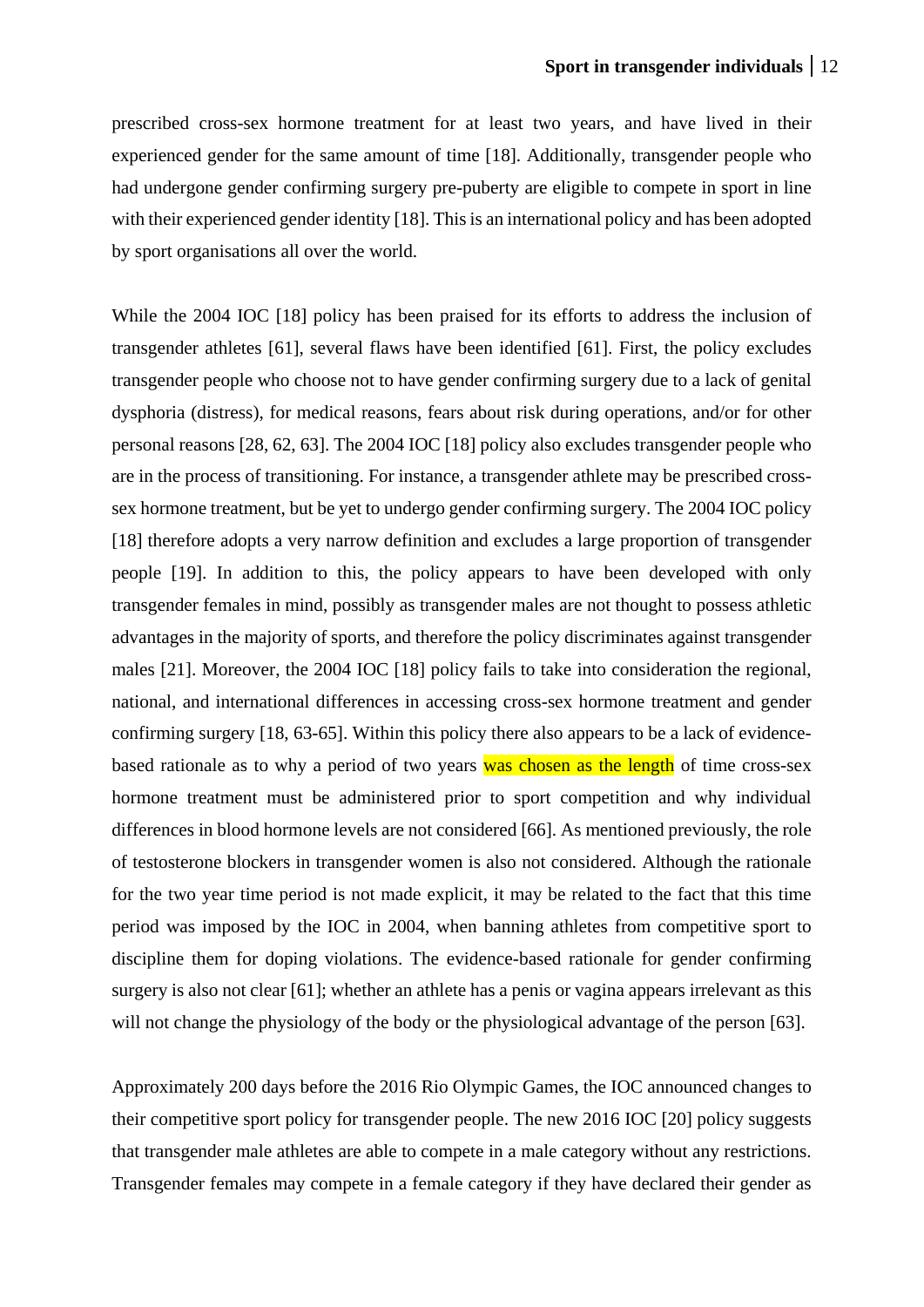female for at least four years and their blood testosterone levels are below 10 nmol/L for at least 12 months prior to competition. However, the latter requirement is a general guideline, and each case will be reviewed individually to determine whether 12 months is a sufficient amount of time or not to suppress testosterone levels to an appropriate level. If transgender females do not meet these requirements, they will be able to compete in a male category. This is a great improvement in sport policy which considers gender assigned at birth, individual difference in relation to bloody hormone levels and moves away from the requirement of surgery to compete in their experienced gender category. However, we could not find any evidence to support the requirement for testosterone to be below 10nmol/L for at least 12 months.

Despite its flaws, the 2004 IOC policy [18] has been adopted by several other sport organisations. Within thissystematic review, 11 sport organisations adopted the policy outlined by the IOC in 2004 [33, 36, 38-40, 45, 46, 48, 49, 51, 57]. All but one (the International Tennis Federation) of these sport organisation policies are employed at a national level. Not only is it problematic that other sport organisations adopted the 2004 IOC policy, but elements of the 2004 IOC policy concerning children pre-puberty are not applicable to sport organisations in the UK and many other countries. Within the UK (and many other countries), children presenting with gender incongruence cannot undergo gender confirming surgery before the age of 18, by which time puberty has usually started.

Three policies stated that it is only necessary to provide legal recognition of gender and to be prescribed cross-sex hormone treatment for a 'sufficient amount of time' (international policy) [56] or so that hormone blood levels are within cisgender female or male ranges (national policy) [44, 52]. Policies from the National Collegiate Athletic Association [32] and British Rowing [50] also state that only cross-sex hormone treatment is required, however the specifics of this requirement differ for both transgender males and females. With both of these policies, transgender females have to provide more evidence of cross-sex hormone treatment and their blood hormone levels in comparison to transgender men. Similarly, the Association of Boxing Commissions [31] in its national policy has different cross-sex hormone treatment requirements dependent on gender assigned at birth and how the athlete identifies themselves (transgender or transsexual). The language used within the Association of Boxing Commissions' policy [31] may be seen as offensive by some transgender people and the difference between "transsexuals" and "transgender" people remains unclear. Policies held by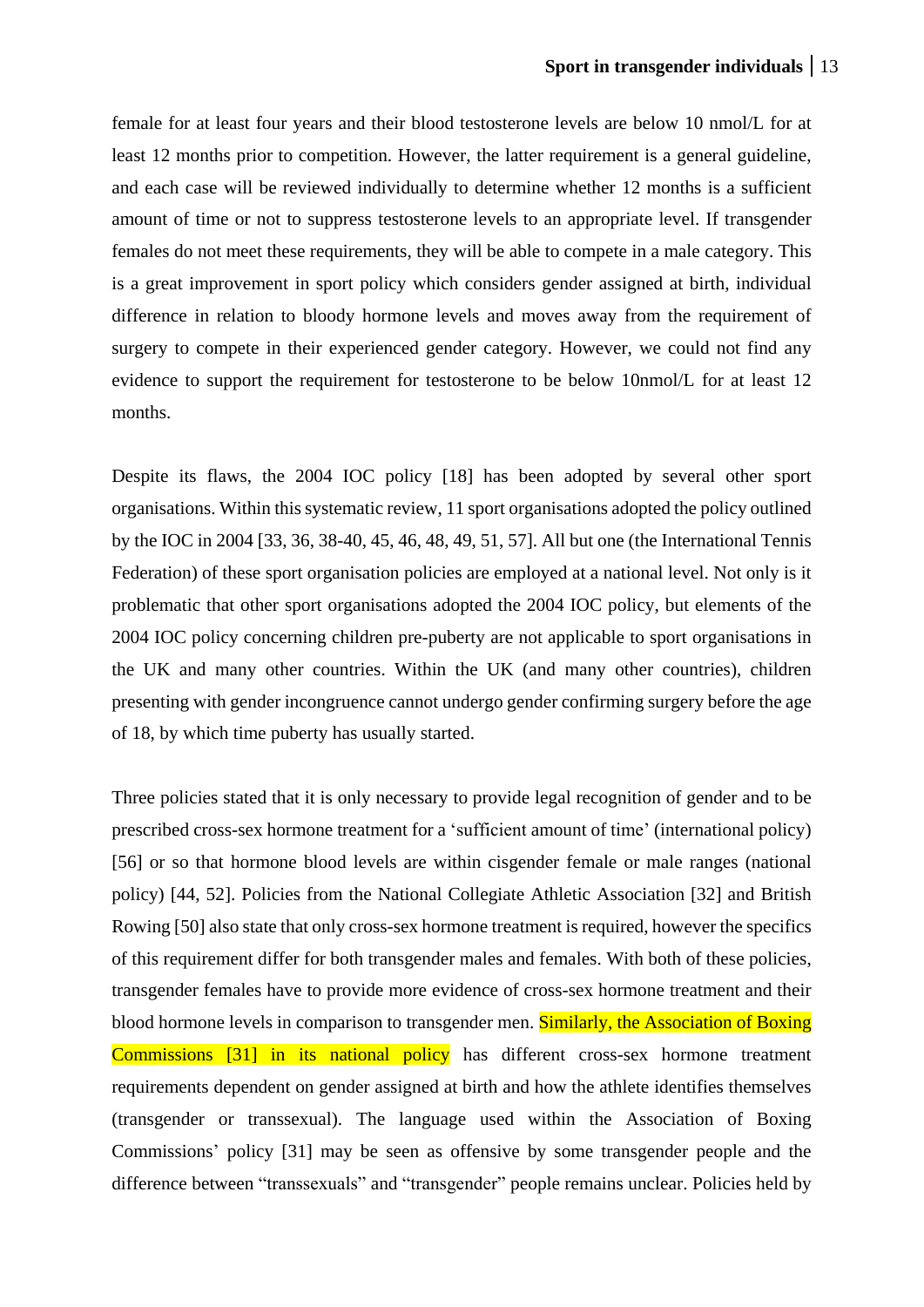the Ladies Professional Golf Association (international policy) [43] and the International Association of Athletics Federations [55] differ dramatically in relation to gender and gender confirming surgery as a requirement. In both cases it is necessary for transgender females to have undergone this procedure, but not for transgender males. Although some of the requirements of these policies are unreasonable and not evidence based (e.g., gender confirming surgery), the gender difference in relation to the amount of evidence that is required about their gender change seems acceptable considering that only transgender females (and not transgender males) are currently seen to potentially have an athletic advantage [23].

The more inclusive sport policies reviewed here only required legal or medical recognition or do not ask for any evidence of gender; thus they encourage competition in line with experienced gender (five were national policies and two were international) [34, 35, 41, 42, 53, 54, 59]. The Fédération Internationale de **Volleyball** [58] had the most invasive policy considered within this systematic review. They ask players to provide a birth certificate to verify gender. Additionally, female players may be asked to provide a gender certificate or submit themselves to a medical examination if the medical evidence is not sufficient. Both British Universities & Colleges Sport [47] and USA Triathlon [37] do not have their own policies, but suggest the adoption of other policies(i.e., those relevant to the sport in question or guidelines of the United States Anti-Doping Agency, respectively).

Currently, the majority of sport policies unfairly exclude transgender people from competitive sport as the requirements they place on them are not underpinned by evidence-based medicine. Until (and if) there is consistent and direct evidence to demonstrate transgender people have an athletic advantage it seems unreasonable to exclude them on any basis.

#### **4 Discussion**

The first aim of this systematic review was to explore the experiences of transgender people in relation to competitive sport participation (elite and recreational) and sport-related physical activity. The majority of the studies within this body of literature are qualitative in nature, which may be at least partly a reflection of the low numbers of transgender people in the general population. It is therefore difficult to draw any definite conclusions due to the lack of quantitative research. By its very nature, the findings from qualitative research cannot be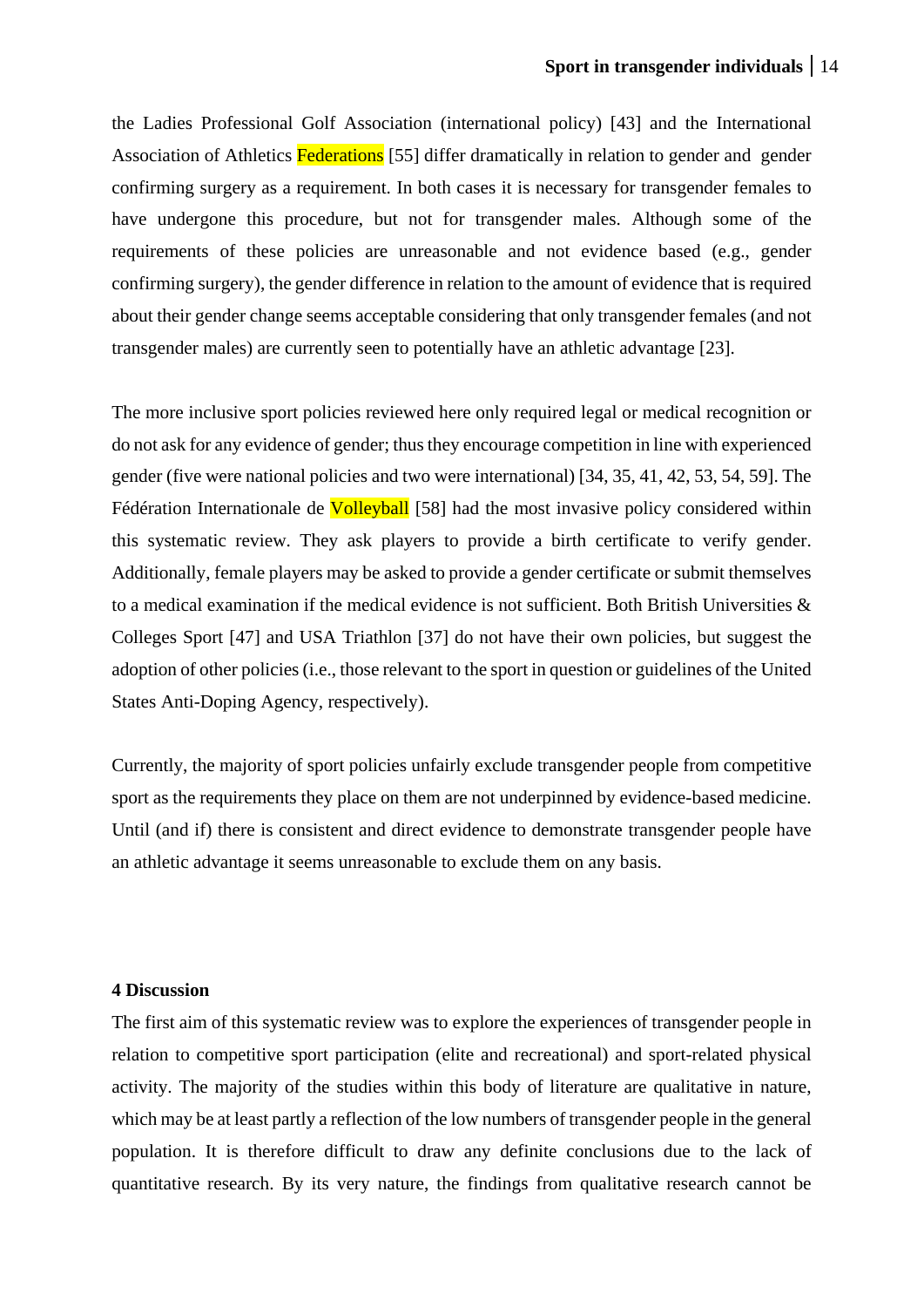generalised but the findings can be used to form a platform from which generalisations can be made. The research articles reviewed here described a generally negative experience of sport participation and sport-related physical activity for transgender individuals. It was evident from these studies that transgender people are facing barriers when engaging in competitive sport and sport-related physical activity. In relation to sport-related physical activity, lack of accessibility to an inclusive and comfortable environment appeared to be the primary barrier to participation. Charities and support organisations working with transgender people should consider developing campaigns to raise awareness about different gender identities. Leisure centres should also be made more aware of potential gender differences (i.e., via training and greater information provision) and be given advice on how to make such environments more inclusive of transgender people (e.g., gender neutral changing facilities with cubicles). In relation to competitive sport participation, the findings from this **systematic review** suggest that the requirements that transgender competitive sport policies place on competitors were instrumental in transgender athletes' negative experiences.

While a distinction needs to be made between the issues and experiences transgender people have with regard to participation in sport and competitive sport, it also needs to be acknowledged that there is an overlap. Transgender males and females have anecdotally discussed that access to sport participation (such as becoming part of the local football team) is restricted as even community and local sport organisations who play at a recreational level implement transgender competitive sport policies.

The second aim was to review the available sport policies regarding the **fairness for transgender** people in competitive sport (i.e., fairness in the absence of advantage). Due to over interpretation and fear of the athletic advantage in transgender athletes, the majority of the policies reviewed were discriminatory against transgender people, especially transgender males (i.e., exclusion in the absence of advantage). Although the updated IOC policy may be perceived as more inclusive then the 2004 version, there are still flaws. The requirement for a transgender female to have declared their gender as female for at least four years is excessive. In the UK and many other countries, once a transgender person has accessed a transgender health service, it is likely to be less than four years before a person legally changes their name, undergoes irreversible treatments and, hence, fully commits to their experienced gender. There appears to be a lack of rationale regarding the four year time period for transgender athletes, although this time restriction is consistent with the current disciplinary action for cisgender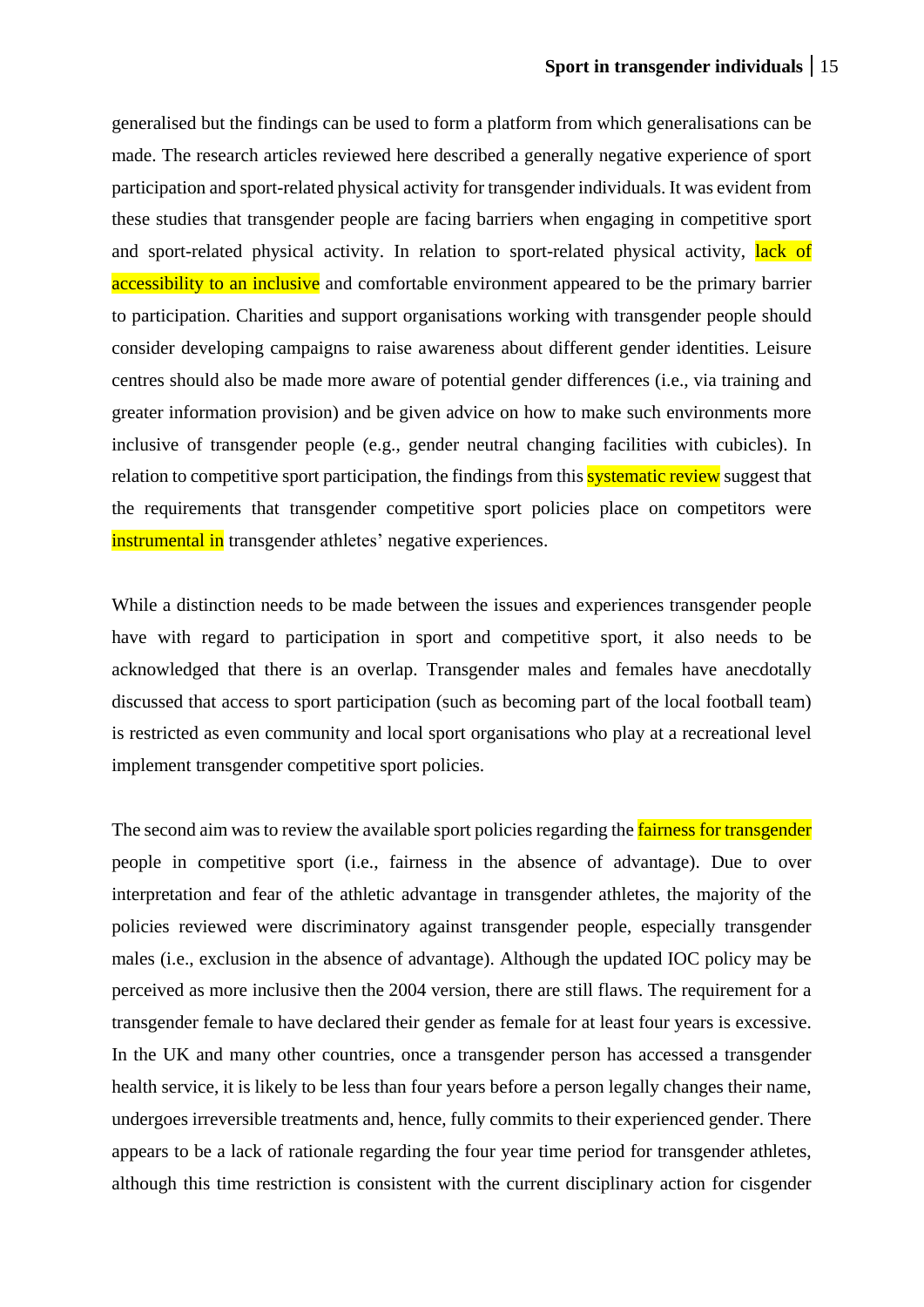athletes when a doping incident occurs [67]. The 2016 IOC policy [20] also states that to avoid discrimination against transgender females, they are allowed to complete in a male category if they do not meet the requirements for transgender female athletes. For most transgender females, competing in a male category, when their experienced gender is female, would be distressing and may deter engagement in competitive sport altogether. This particular requirement may be promoting exclusion of transgender females in competitive sport, rather than avoiding discrimination.

Several sport policies, including the recently updated IOC 2016 [20] policy, have based their requirements for transgender competitors on indirect, inconsistent and unambiguous evidence. Physiological research involving cisgender people has shown that testosterone deficiency in young men is associated with a decrease in muscle strength [68] and testosterone injections in cisgender men are associated with an increase in some aspects of muscle strength [69]. However, this research did not determine whether these decreases and increases in muscle mass are within ranges for cisgender females and males and the time required to reach cisgender male or female levels. Elbers et al. [70] expanded on this research by explored the effects of oestrogen supplements and androgen deprivation on fat distribution and thigh muscle mass (by using magnetic resonance *imaging*) in 20 transgender females. They found that 12 months after cross-sex hormone treatment, transgender females had a more feminine pattern of adiposity and their thigh muscles had decreased. Other research has found that transgender female athletes who have hormonally and surgically transitioned have reported feeling weaker and their testosterone levels tend to be lower than average compared to cisgender women [19, 71]. However, this research does not tell us anything about the relationship between androgenic hormones and athletic ability. To date, Harper's study [72] is the only one to directly explore androgenic hormones and athletic ability. The aim of the study was to explore the long distance  $(5 \text{ km to } 42 \text{ km})$  running times of eight transgender females pre- and post-testosterone suppression. It was found that post-testosterone suppression, running times were significantly slower in comparison to pre-testosterone suppression. Harper stated that due to reductions in testosterone and haemoglobin, transgender females post-transition would have the same endurance capabilities as a cisgender female. However, the sample size was very small  $(N=8)$ and participants were asked to self-report their race times which might have been subject to recall or social desirability bias.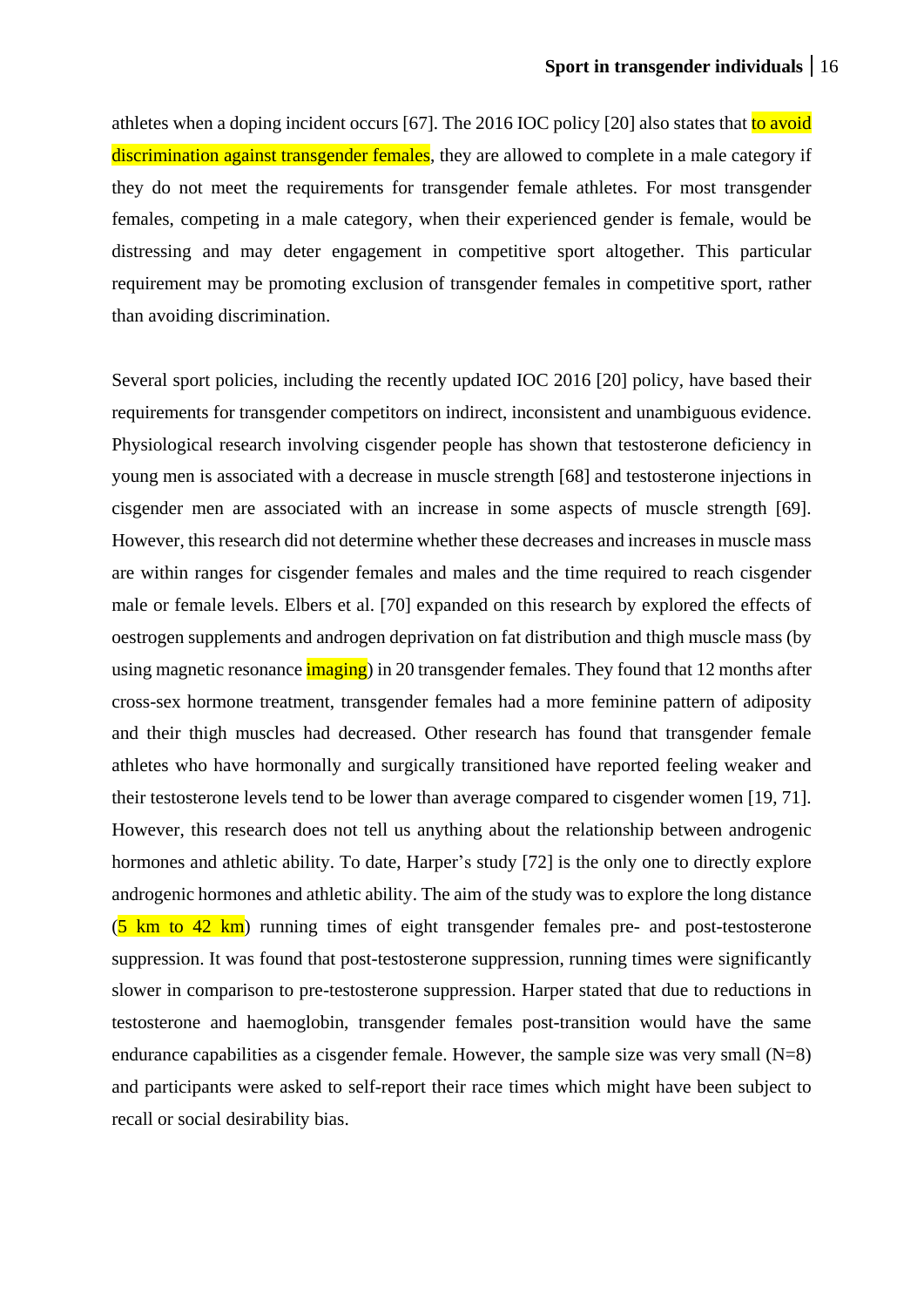On average, men perform better than women in sport, however no empirical research has identified the specific reason(s) why. Based mainly on indirect research with cisgender people, it is commonly believed that androgenic hormones(specifically high testosterone levels) confer an advantage in competitive sports (i.e., enhance endurance, increase muscle mass) and, while this belief has informed several sporting policies, testosterone may not be the primary, or even a helpful, marker in determining athletic advantage [73]. Karkazis et al. [73] have argued that there is no evidence to suggest that endogenous testosterone levels are predictive of athletic performance (apart from doping), as there is variation in how bodies make and respond to the hormone. Testosterone is only one part of a person's physiology and there are other important factors (both biological and environmental) that should be considered if fairness (the absence of advantage) is the aim in competitive sport. For instance, having large hands is key for manipulation in some sports (e.g., basketball), but this is not seen as an unfair advantage. Establishing what an athletic advantage is in competitive sport would facilitate inclusion of all athletes (regardless of their gender identity) on the premise of fairness.

The Canadian Centre for Ethics in Sport [74] recently released a document which offers guidance to sport organisations on how to develop inclusive competitive sport policies for transgender people. An expert panel maintained the viewpoint that everyone has the right to compete in accordance with their gender identity at a recreational and elite level. Cross-sex hormones and gender confirming surgeries should not be a requirement at any level of sport. If any sport organisation requires transgender competitors to take cross-sex hormones for a specified time, they will have to provide evidence to support that this is reasonable. The panel suggests that when sporting organisations are concerned about safety, based on the size or strength of competitors, such organisations should develop skill and size categories, such as in wrestling.

The issues and challenges that transgender people experience when engaging in competitive sport and sport-related physical activity will undoubtedly become more prominent as the visibility and prevalence of transgender people becomes more pronounced. Consequently, health professionals working in sport will need to become more familiar with the specific issues and challenges that a transgender person may experience when engaging in sport. By doing this, these professionals will be able to ensure transgender people can start or continue to engage in sport in a safe and inclusive manner. The most common question of people working within the sport domain will likely be: *When it is safe and fair to permit a transgender person*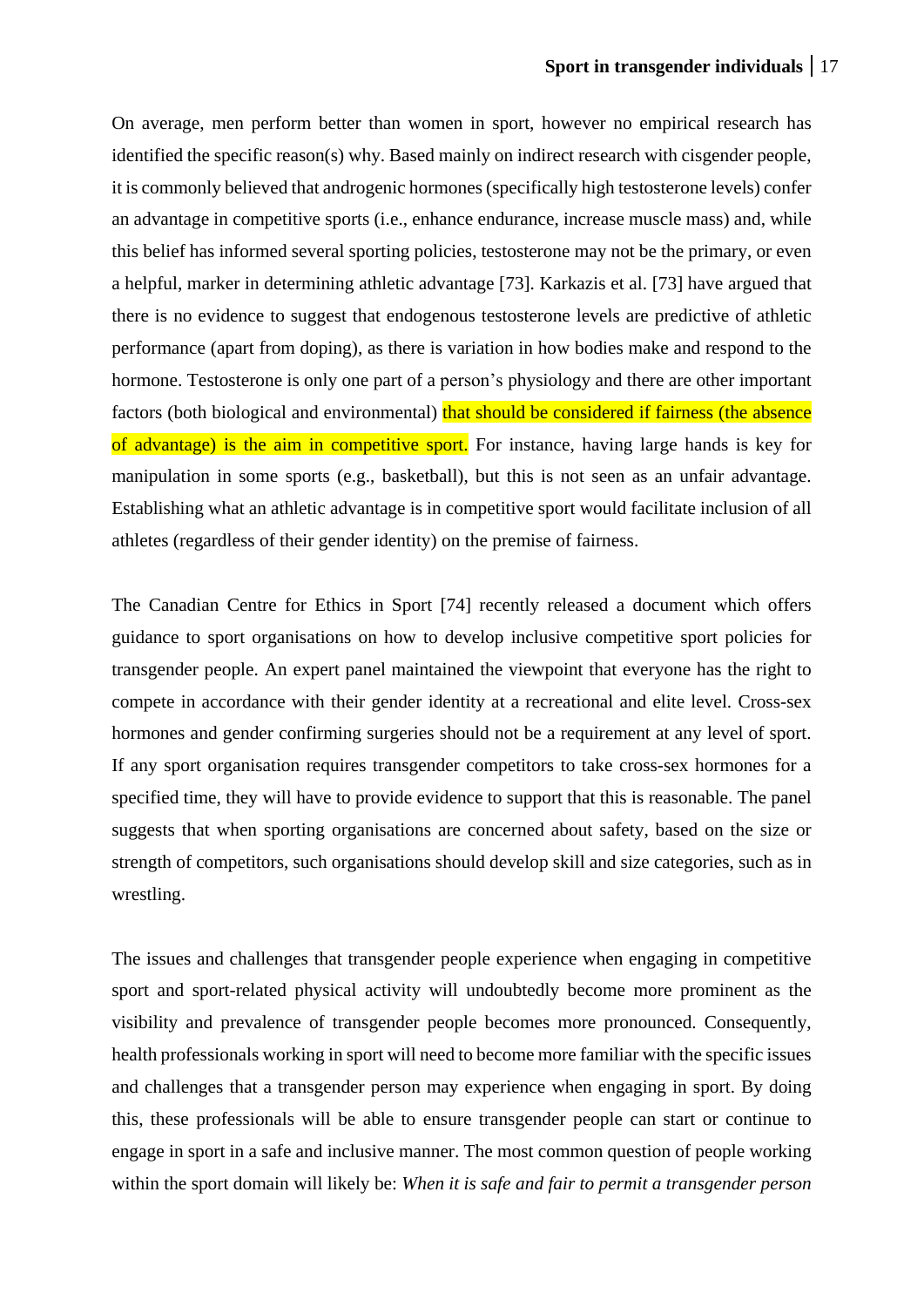*to compete in sport in line with their experienced gender?.* At the current time, this is going to be a difficult issue to address considering that there is a lack of direct and consistent physiological performance-related data with transgender people, which is preventing a consensus from being made as to whether transgender people (especially transgender females) do or do not have an athletic advantage. It may be sensible to suggest that until there is direct and consistent scientific data to suggest that transgender competitors have an advantage, transgender people should be allowed to compete in accordance with their gender identity with no restrictions (e.g., no requirement to have cross-sex hormones, gender confirming surgery). The athletic advantage transgender females are perceived to have (based on indirect and ambiguous evidence) may be no greater than widely accepted physiological (e.g., large hands) and financial (e.g., training opportunities) advantages that some cisgender people possess in competitive sport. Sport organisations wanting to exclude a transgender person from competing in their experienced gender category would need to demonstrate that the sport is genderaffected and that exclusion is necessary for fair and safe competition [74, 75]. At the current time, this would be difficult considering there is no evidence to suggest that androgenic hormone levels consistently confer competitive advantage [74, 75].

#### **4.1 Limitations of the area and directions for future research**

Within the area of sport, physical activity and transgender individuals, research is limited and mainly qualitative. More quantitative research needs to be conducted to increase the applicability and generalisability of the research findings and so that conclusions about transgender people and sport can be drawn. At a medical level, more physiological research is needed with the transgender population to accurately determine whether transgender people have an advantage in competitive sport or not. Future studies should investigate when a person can be considered physiologically as their experienced gender. This in turn should aid more inclusive (i.e., inclusion in the absence of advantage) sport policies for transgender individuals and a fair system for all. To date, the few studies which have explored the experiences of transgender people have mainly been concerned with exploring experiences in relation to competitive sport. This research now needs to be extended to those who participate in sportrelated physical activity for leisure and fitness. It is also important to understand transgender people's experiences in the context of different sports. The barriers to, and facilitators of, football participation, for example, may greatly differ to those experienced when engaging in gymnastics, athletics, swimming or aquatic activities. For the latter four sports, clothing may be revealing and an indication of one's gender. For example, feeling comfortable in swimwear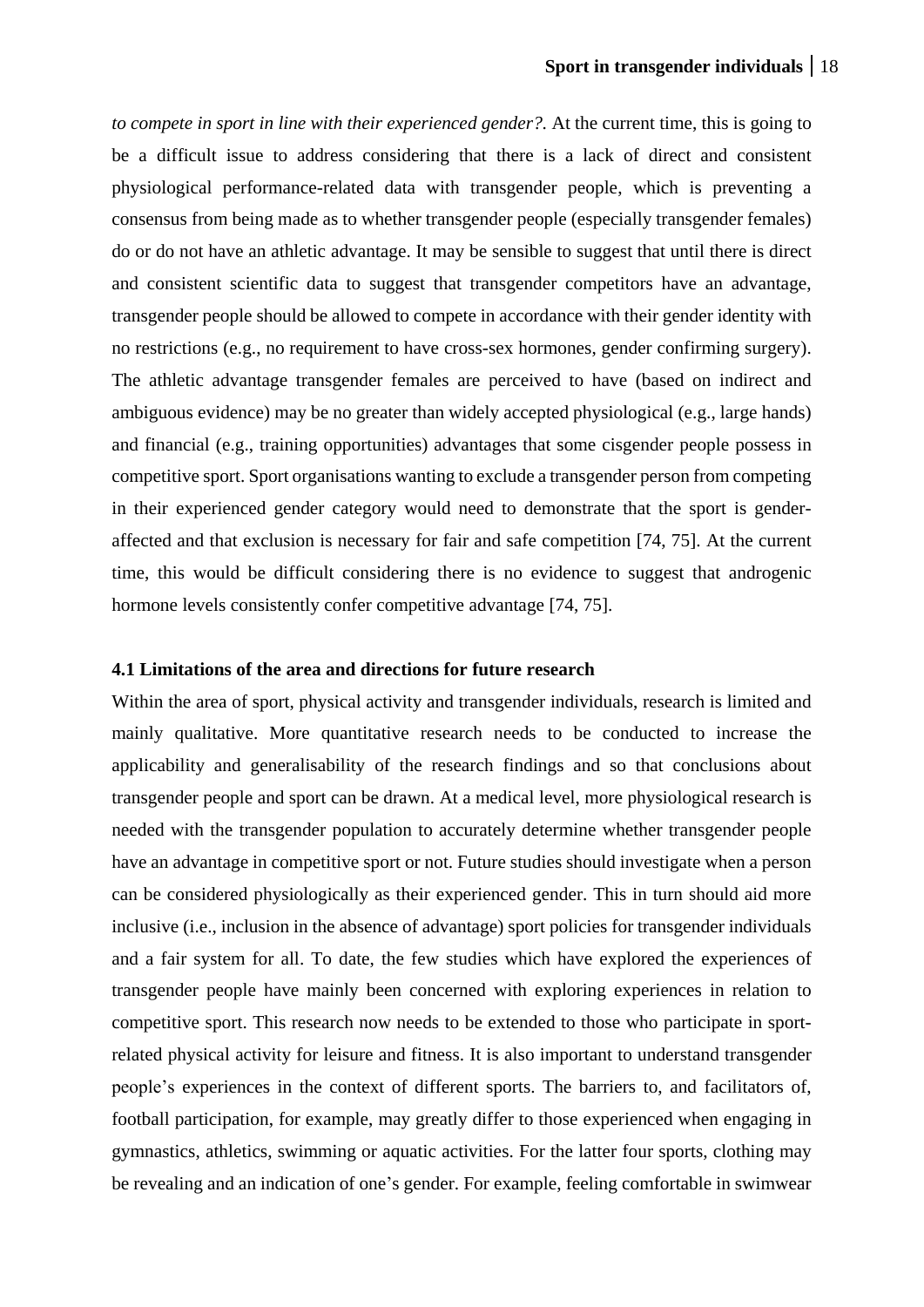may be an issue for transgender people, especially when they are in the process of transitioning, as the body is often more exposed than in other sportswear (e.g., a football kit) and swimwear is heavily gendered (i.e., swimming trunks are worn by males and swimming costumes by females). In light of this, it would be interesting to explore the experiences of transgender people who have previously participated, or are currently participating, in aquatic activates, gymnastics and/or athletics.

#### **5 Conclusion**

Overall, it appears that the majority of transgender people have a negative experience of competitive sport and sport-related physical activities. Accessibility to sport-related physical activity needs to be improved. Within competitive sport, the athletic advantage transgender athletes are perceived to have appears to have been over interpreted by many sport organisations around the world, which has had a negative effect on the experiences of this population. When the indirect and ambiguous physiological evidence is dissected, it is only transgender females who are perceived to potentially have an advantage due to androgenic hormones. Within the literature, it has been questioned as to whether androgenic hormones should be the only marker of athletic advantage or, indeed, if they are even a useful marker of athletic advantage. Given the established mental and physical health benefits of engaging in physical activity and sport [13, 14] the barriers transgender people experience are a significant limitation to the promotion of healthy behaviours in transgender individuals. There are several areas of future research that are required to significantly improve our knowledge of transgender people's experiences in sport, inform the development of more inclusive sport policies, and most importantly, enhance the lives of transgender people, both physically and psychosocially.

#### **Compliance with Ethical Standards**

#### Funding

Bethany Jones was supported by a PhD studentship co-funded by Leicestershire Partnership NHS Trust and Loughborough University. No other sources of funding were used to assist in the preparation of this article.

#### **Conflicts of Interest**

Bethany Jones, Jon Arcelus, Walter Bouman and Emma Haycraft declare that they have no conflicts of interest relevant to the content of this review.

#### **Acknowledgements**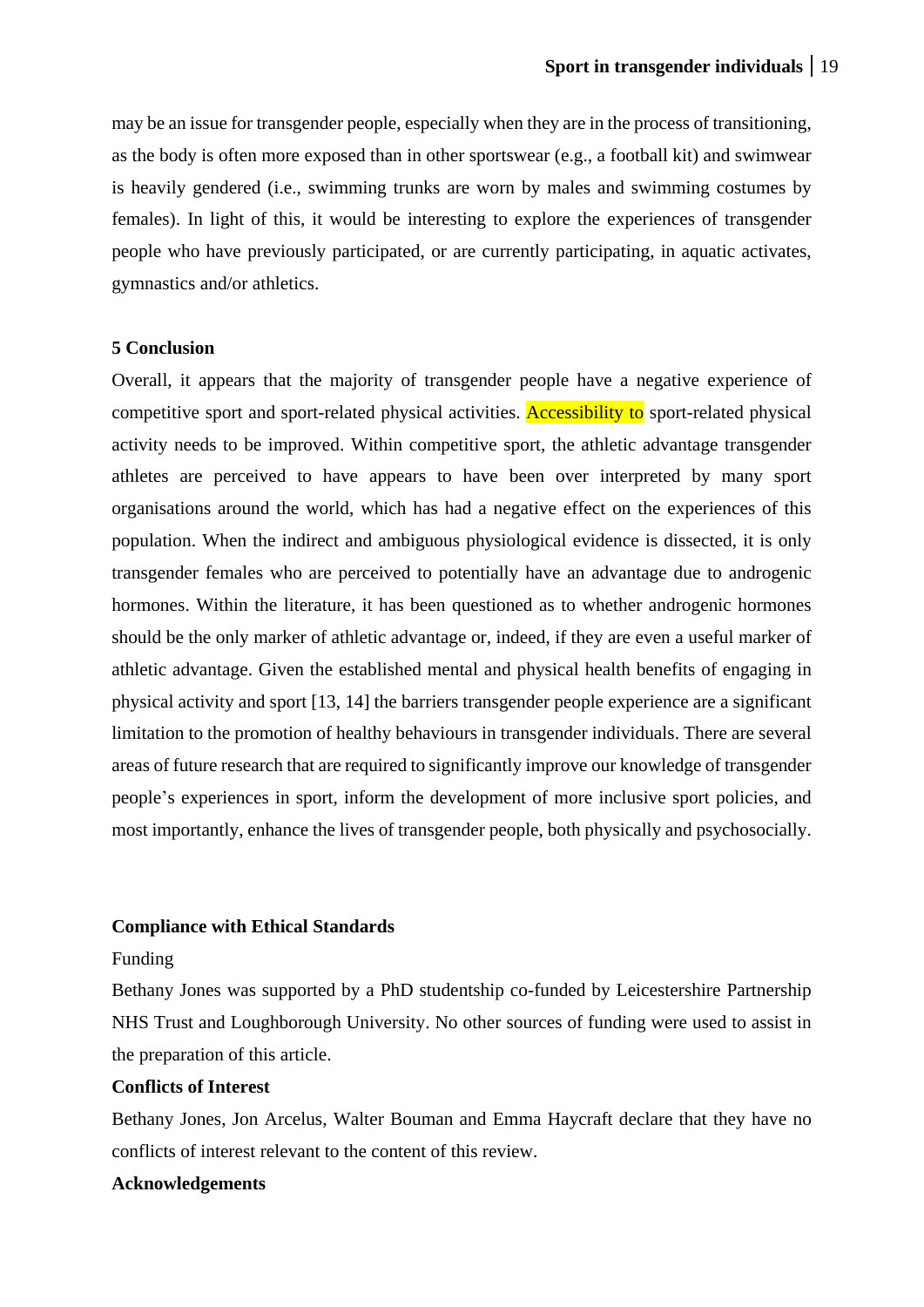We sincerely thank Professor Barrie Houlihan for his helpful advice and feedback on an early draft of this systematic review.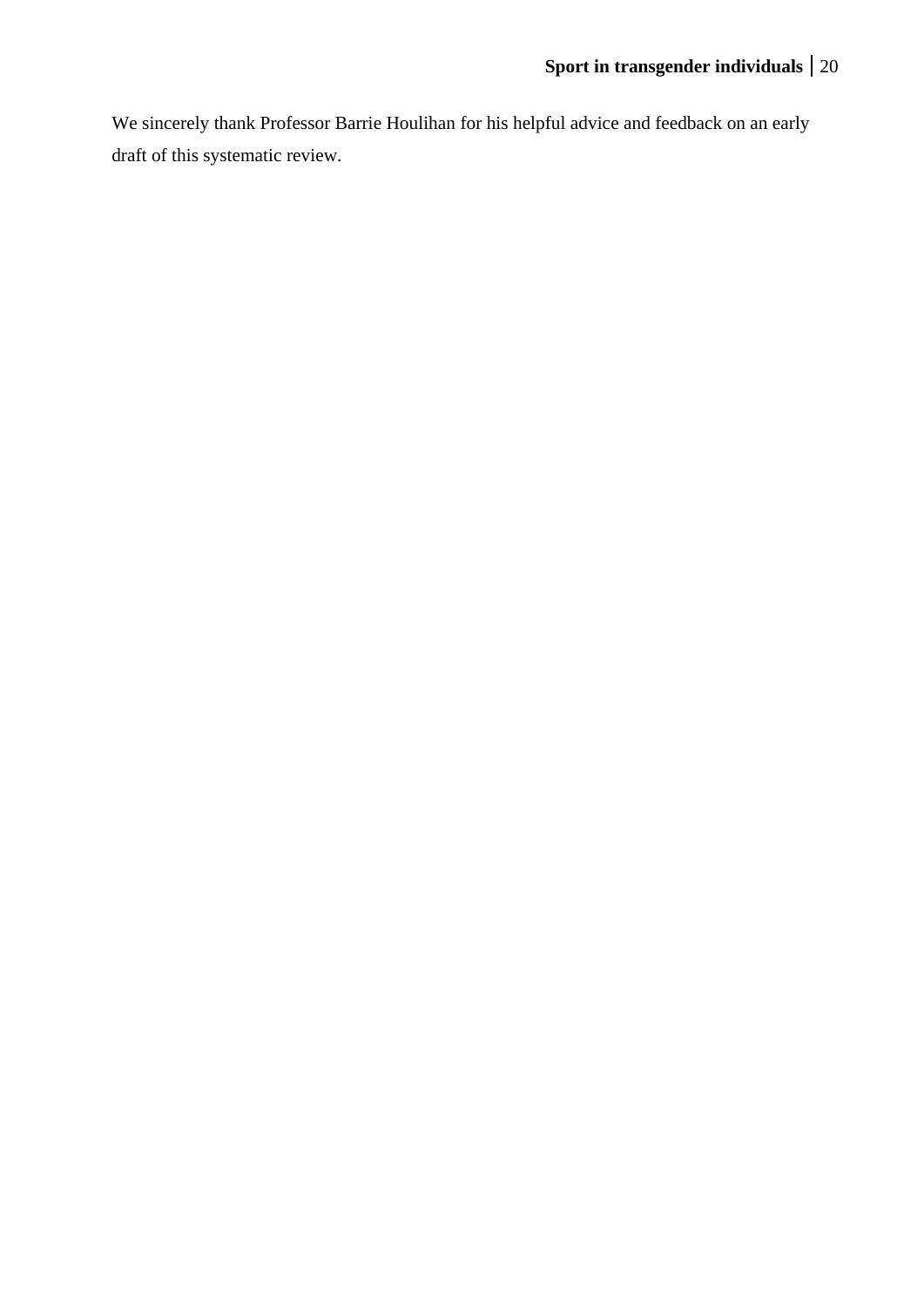#### **References**

- 1. Coleman E, Bockting W, Botzer M, et al. Standards of care for the health of transsexual, transgender, and gender-nonconforming people, Version 7. Int J Transgend. 2012; 13: 165-232.
- 2. Wylie K, Barrett J, Besser M, et al. Good practice guidelines for the assessment and treatment of adults with gender dysphoria. Sex Relatsh Ther. 2012; 29: 154-214.
- 3. Arcelus J, Bouman WP, Van De Noortgate W, et al.. Systematic review and metaanalysis of prevalence studies in transsexualism. Eur Psychiatry. 2015; 30(6): 807- 815.
- 4. Aitken M, Steensma TD, Blanchard R, et al. **Evidence for an altered sex ratio in** clinic - referred adolescents with gender dysphoria. J Sex Med. 2015; 12(3): 756-763
- 5. De Vries ALC, Kreukels BPC, T'Sjoen G, et al. Increase of referrals to gender identity clinics: A European trend? In: Transgender Healthcare in Europe. Book of Abstract. pp10. Ghent, Belgium: European Professional Association of Transgender Health (EPATH). Available from: [http://epath.eu/wp](http://epath.eu/wp-content/uploads/2014/07/EPATH-2015-Book-of-Abstracts.pdf)[content/uploads/2014/07/EPATH-2015-Book-of-Abstracts.pdf.](http://epath.eu/wp-content/uploads/2014/07/EPATH-2015-Book-of-Abstracts.pdf) Accessed August 6, 2015.
- 6. Kuyper L, Wijsen C. Gender identities and gender dysphoria in the Netherlands. Arch Sex Behav. 2014; 43(2): 377–85.
- 7. Dooley S, Dawson M, Zak L, et al. "Bruce Jenner: 'I'm a Woman'". 20/20/ABC News. Available from: [http://abcnews.go.com/Entertainment/bruce-jenner-im](http://abcnews.go.com/Entertainment/bruce-jenner-im-woman/story?id=30570350)[woman/story?id=30570350.](http://abcnews.go.com/Entertainment/bruce-jenner-im-woman/story?id=30570350) Accessed January 10 2016.
- 8. Bouman WP, de Vries AL, T'Sjoen G. Gender dysphoria and gender incongruence: an evolving inter-disciplinary field. Int Rev Psychiatry. 2016; 28(1): 1-4.
- 9. Claes L, Bouman WP, Witcomb GL, et al. Non-suicidal self-injury in trans people: Associations with psychological symptoms, victimization, interpersonal functioning and perceived social support. J Sex Med. 2015; 12(1): 168-179.
- 10. Hill D, Willoughby B. The development and validation of the genderism and transphobia scale. Sex Roles. 2005; 53(7): 534-544.
- 11. Mizock L, Mueser KT. Employment, mental health, internalized stigma, and coping with transphobia among transgender individuals. Psychol Sex Orientat Gend Divers. 2014; 1(2): 146–158.
- 12. Ellis SJ, McNeil J, Bailey L. Gender, stage of transition and situational avoidance: a UK study of trans people's experiences. Sex Relatsh Ther. 2014; 29(3): 351–364.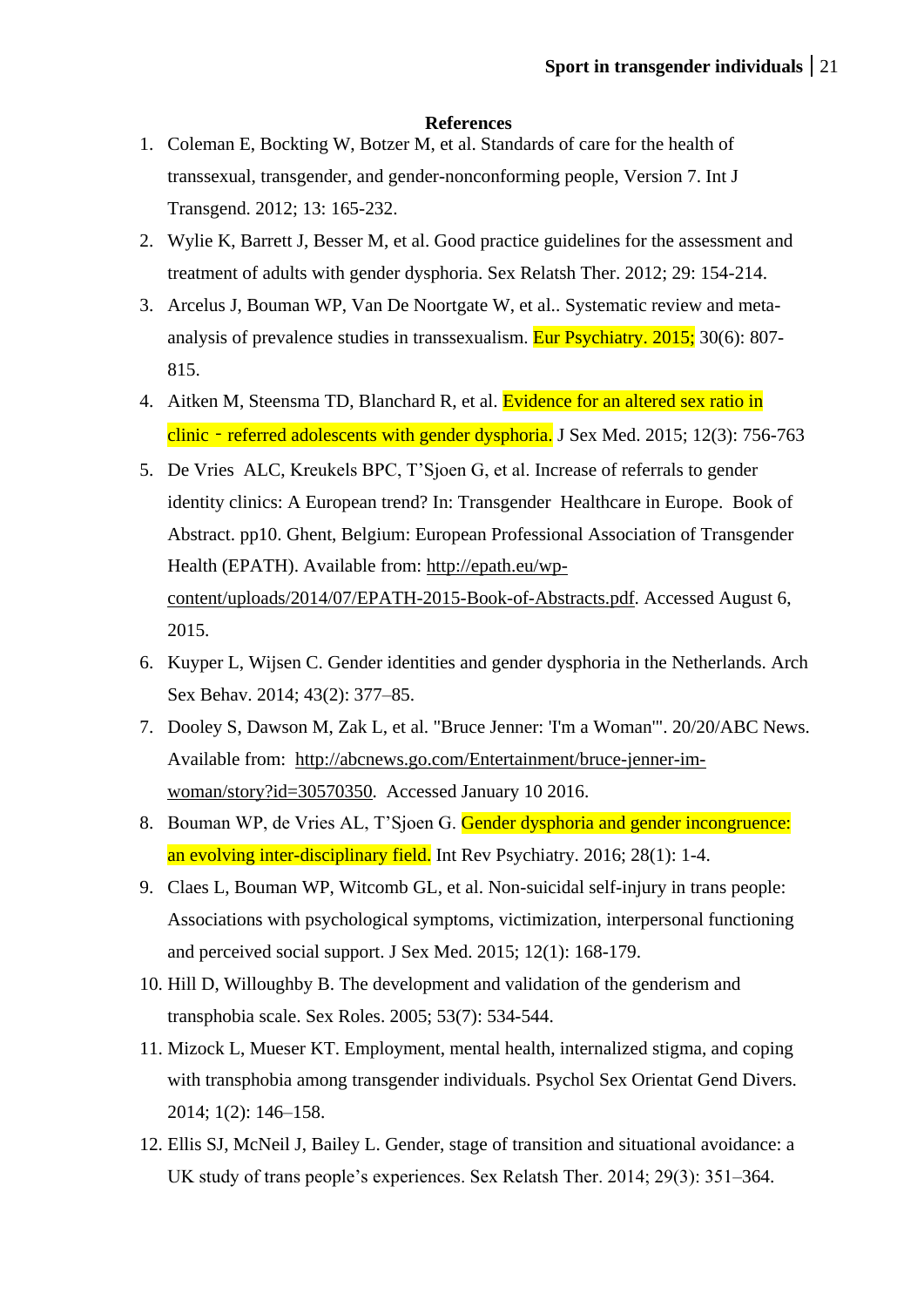- 13. De Moor MHM, Beem AL, Stubbe JH, et al. Regular exercise, anxiety, depression and personality: a population-based study. Prev Med. 2006; 42(4): 273-279.
- 14. Maltby J, Day L. The relationship between exercise motives and psychological wellbeing. **J Psychol**. 2001; 135(6): 651-660.
- 15. Dhejne C, Lichtenstein P, Boman M, et al. Long-term follow-up of transsexual persons undergoing sex reassignment surgery: Cohort study in Sweden. PLoS ONE. 2011; 6(2).
- 16. Hepp U, Kraemer B, Schnyder U, et al. Psychiatric comorbidity in gender identity disorder. J Psychosom Res. 2005; 58(3): 259–261.
- 17. Beek TF, Kreukels BPC, Cohen-Kettenis PT, et al. Partial gender request and underlying motives of applicants for gender affirming interventions. J Sex Med. 2015; 12(11): 2201-2205.
- 18. International Olympic Committee. IOC approves consensus with regards to athletes who have changed sex. Available from: [http://www.olympic.org/content/news/media-resources/manual-news/1999-](http://www.olympic.org/content/news/media-resources/manual-news/1999-2009/2004/05/17/ioc-approves-consensus-with-regard-to-athletes-who-have-changed-sex/) [2009/2004/05/17/ioc-approves-consensus-with-regard-to-athletes-who-have-changed](http://www.olympic.org/content/news/media-resources/manual-news/1999-2009/2004/05/17/ioc-approves-consensus-with-regard-to-athletes-who-have-changed-sex/)[sex/.](http://www.olympic.org/content/news/media-resources/manual-news/1999-2009/2004/05/17/ioc-approves-consensus-with-regard-to-athletes-who-have-changed-sex/) Published 2004. Accessed August 15 2015.
- 19. Cavanagh S, Sykes H. Transsexual bodies at the Olympics: The International Olympic Committee's policy on transsexual athletes at the 2004 Athens summer games. Body Soc. 2006; 12(3): 75-102.
- 20. International Olympic Committee. IOC Consensus Meeting on Sex Reassignment and Hyperandrogenism. Available from: [http://www.olympic.org/Documents/Commissions\\_PDFfiles/Medical\\_commission/20](http://www.olympic.org/Documents/Commissions_PDFfiles/Medical_commission/2015-11_ioc_consensus_meeting_on_sex_reassignment_and_hyperandrogenism-en.pdf) [15-11\\_ioc\\_consensus\\_meeting\\_on\\_sex\\_reassignment\\_and\\_hyperandrogenism-en.pdf.](http://www.olympic.org/Documents/Commissions_PDFfiles/Medical_commission/2015-11_ioc_consensus_meeting_on_sex_reassignment_and_hyperandrogenism-en.pdf) Published 2016. Accessed February 1 2016.
- 21. Reeser JC. Gender identity and sport: is the playing field level? Br J Sports Med. 2005; 39(10): 695–699.
- 22. Moher D, Liberati A, Tetzlaff J, et al. The PRISMA Group. Preferred reporting items for systematic reviews and meta-analyses: The PRISMA Statement. PLoS Medicine. 2006; 6.
- 23. Gooren L, Bunck M. Transsexuals and competitive sports. Eur J Endocrinol. 2005; 151(4): 425-429.
- 24. Hargie OD, Mitchell DH, Somerville IJ. "People have a knack of making you feel excluded if they catch on to your difference": Transgender experiences of exclusion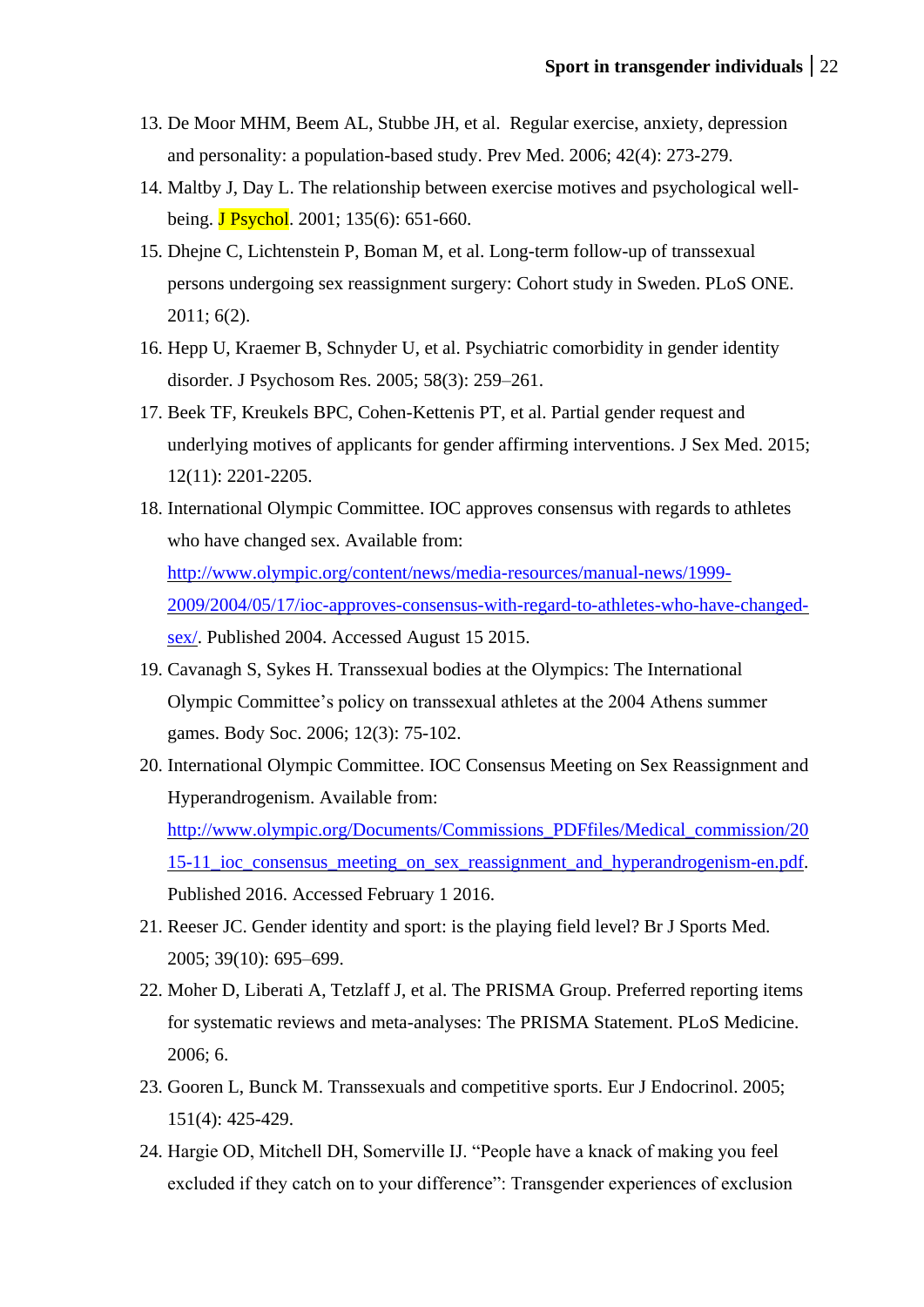in sport [published online April 22 2015]. Int Rev Sociol Sport. 2012. doi: 10.1177/1012690215583283.

- 25. Caudwell J. [Transgender] young men: gendered subjectivities and the physically active body. Sport Educ Soc. 2012; 19(4): 1–17.
- 26. Cohen J, Semerjian T. The collision of trans-experience and the politics of women's ice hockey. Int J Transgend. 2008; 10(3): 133-145.
- 27. Semerjian TZ, Cohen JH. "FTM means female to me": Transgender athletes performing gender. Women in Sport and Physical Activity Journal. 2006; 15(2): 28.
- 28. Tagg B. Transgender netballers: Ethical issues and lived realities. Sociol Sport J. 2012; 29(2): 151–167.
- 29. Travers A, Deri J. Transgender inclusion and the changing face of lesbian softball leagues. Int Rev Social Sport. 2011; 46(4): 488–507.
- 30. Muchicko MM, Lepp A, Barkley JE. Peer victimization, social support and leisuretime physical activity in transgender and cisgender individuals. Leisure. 2014; 38 (3- 4): 295-308.
- 31. The Association of Boxing Commissions. Health and Safety of Combat Sports Participants. Available from: [http://media.wix.com/ugd/2bc3fc\\_a78ffb4eca2e4f07a122c990005f77dd.pdf.](http://media.wix.com/ugd/2bc3fc_a78ffb4eca2e4f07a122c990005f77dd.pdf) Published 2012. Accessed August 16 2015.
- 32. National Collegiate Athletic Association. NCAA Inclusion of Transgender Athletes Handbook. Available from: [http://www.ncaa.org/sites/default/files/Transgender\\_Handbook\\_2011\\_Final.pdf.](http://www.ncaa.org/sites/default/files/Transgender_Handbook_2011_Final.pdf) Published 2011. Accessed August 15 2015.
- 33. USA Gymnastics. USA Gymnastic Policy for Transgender Inclusion. Available from: [http://media.wix.com/ugd/2bc3fc\\_2a79ff51fb2f40a6ac0c1ad4a2493543.pdf.](http://media.wix.com/ugd/2bc3fc_2a79ff51fb2f40a6ac0c1ad4a2493543.pdf) Published 2015. Accessed August 16 2015.
- 34. US Soccer Federation. UUSF Policy Amendments Change. Available from: [http://media.wix.com/ugd/2bc3fc\\_d4601f281da449648ca4c60d0d81a526.pdf.](http://media.wix.com/ugd/2bc3fc_d4601f281da449648ca4c60d0d81a526.pdf) Published 2013. Accessed August 15 2015.
- 35. US Rowing. The Rules of Rowing. Available from: [http://media.wix.com/ugd/2bc3fc\\_63894095ad33464bb3a00fdbaf7cc0a7.pdf.](http://media.wix.com/ugd/2bc3fc_63894095ad33464bb3a00fdbaf7cc0a7.pdf) Published 2015. Accessed August 16 2015.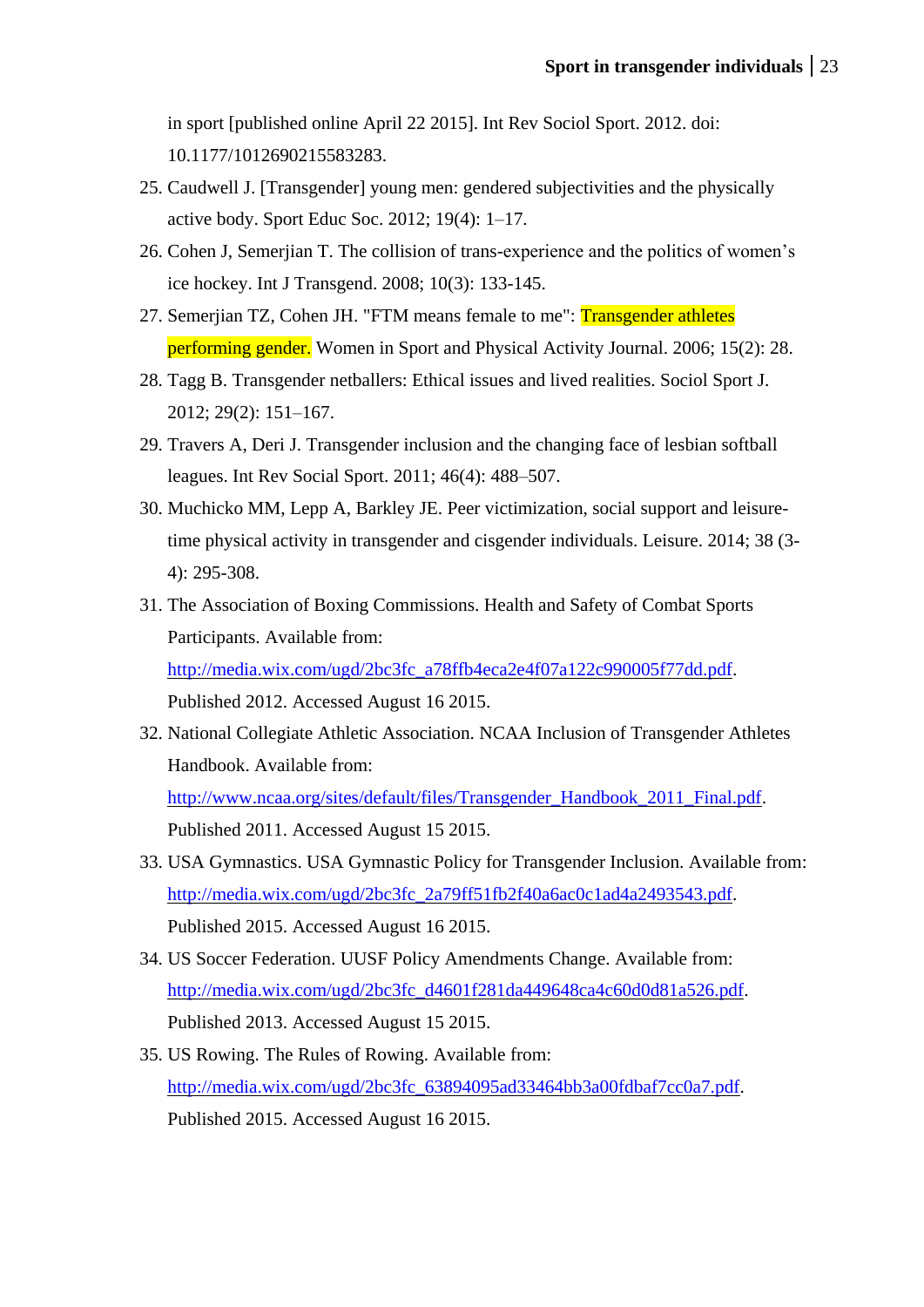- 36. USA Senior Softball. SSUSA Official Rulebook. Available from: [http://media.wix.com/ugd/2bc3fc\\_ac2d2cc75887442cb8f310be9e987fc1.pdf.](http://media.wix.com/ugd/2bc3fc_ac2d2cc75887442cb8f310be9e987fc1.pdf) Published 2015. Accessed August 16 2015.
- 37. USA Triathlon. Employs the Untied States Anti-Doping Agency Policy. Available from: [http://www.usada.org/.](http://www.usada.org/) Accessed August 16 2015.
- 38. USA Boxing. Medical Handbook and Medical Rules of AIBA open boxing. Available from: [http://media.wix.com/ugd/2bc3fc\\_097c27dfc6784e9eb89d7c5ab44dd399.pdf.](http://media.wix.com/ugd/2bc3fc_097c27dfc6784e9eb89d7c5ab44dd399.pdf) Published 2013. Accessed August 15 2015.
- 39. USA Sailing. USA Sailing Bylaws. Available from: [http://media.wix.com/ugd/2bc3fc\\_495cfbb7bb0240029f5aa1851b0e99a1.pdf.](http://media.wix.com/ugd/2bc3fc_495cfbb7bb0240029f5aa1851b0e99a1.pdf) Published 2013. Accessed August 16 2015.
- 40. USA Track and Field. Adopted the IOC policy. Available from: [http://www.olympic.org/news.](http://www.olympic.org/news) Published 2005.Accessed August 15 2015.
- 41. USA Swimming. USA Anti-Discrimination Policy. Published 2012. Available from: [http://www.swimmingworldmagazine.com/news/usa-swimmings-anti-discrimination](http://www.swimmingworldmagazine.com/news/usa-swimmings-anti-discrimination-policies-include-sexual-orientation-gender-expression/)[policies-include-sexual-orientation-gender-expression/.](http://www.swimmingworldmagazine.com/news/usa-swimmings-anti-discrimination-policies-include-sexual-orientation-gender-expression/) Accessed August 15 2015.
- 42. World Outgames. World Outgames Miami 2017 Gender Identification Policy. Available from:

[http://media.wix.com/ugd/2bc3fc\\_7b1ae1602497400397ff125e25aa7036.pdf.](http://media.wix.com/ugd/2bc3fc_7b1ae1602497400397ff125e25aa7036.pdf) Published 2015. Accessed January 23 2016.

- 43. Ladies Professional Golf Association. Policy on Transgender Golfer Participators. Available from: [http://www.lpga.com/.](http://www.lpga.com/) Published 2010. Accessed August 16 2015.
- 44. The Football Association. Policy on Trans People in Football: Policy Document. Available from: [http://www.thefa.com/football-rules-governance/equality/lgbt](http://www.thefa.com/football-rules-governance/equality/lgbt-football)[football.](http://www.thefa.com/football-rules-governance/equality/lgbt-football) Published 2014. Accessed August 16 2015.
- 45. The Lawn Tennis Association. Transgender Policy. Available from: [http://www.lta.org.uk/about-the-lta/policies-and-rules/transgender-policy/.](http://www.lta.org.uk/about-the-lta/policies-and-rules/transgender-policy/) Accessed August 16 2015.
- 46. Badminton England. Policy and Procedures on Transsexual People Playing in Badminton Competitions. Available from: [http://www.google.co.uk/url?sa=t&rct=j&q=&esrc=s&source=web&cd=1&ved=0CC](http://www.google.co.uk/url?sa=t&rct=j&q=&esrc=s&source=web&cd=1&ved=0CCQQFjAA&url=http%3A%2F%2Fwww.badmintonengland.co.uk%2Fcore%2Fcore_picker%2Fdownload.asp%3Fid%3D14949&ei=7sqSVbHKO-b67AaI_ZCIAQ&usg=AFQjCNGLLaRFodpT2mkeVsKBclhg8e7P-g) [QQFjAA&url=http%3A%2F%2Fwww.badmintonengland.co.uk%2Fcore%2Fcore\\_pi](http://www.google.co.uk/url?sa=t&rct=j&q=&esrc=s&source=web&cd=1&ved=0CCQQFjAA&url=http%3A%2F%2Fwww.badmintonengland.co.uk%2Fcore%2Fcore_picker%2Fdownload.asp%3Fid%3D14949&ei=7sqSVbHKO-b67AaI_ZCIAQ&usg=AFQjCNGLLaRFodpT2mkeVsKBclhg8e7P-g) [cker%2Fdownload.asp%3Fid%3D14949&ei=7sqSVbHKO-](http://www.google.co.uk/url?sa=t&rct=j&q=&esrc=s&source=web&cd=1&ved=0CCQQFjAA&url=http%3A%2F%2Fwww.badmintonengland.co.uk%2Fcore%2Fcore_picker%2Fdownload.asp%3Fid%3D14949&ei=7sqSVbHKO-b67AaI_ZCIAQ&usg=AFQjCNGLLaRFodpT2mkeVsKBclhg8e7P-g)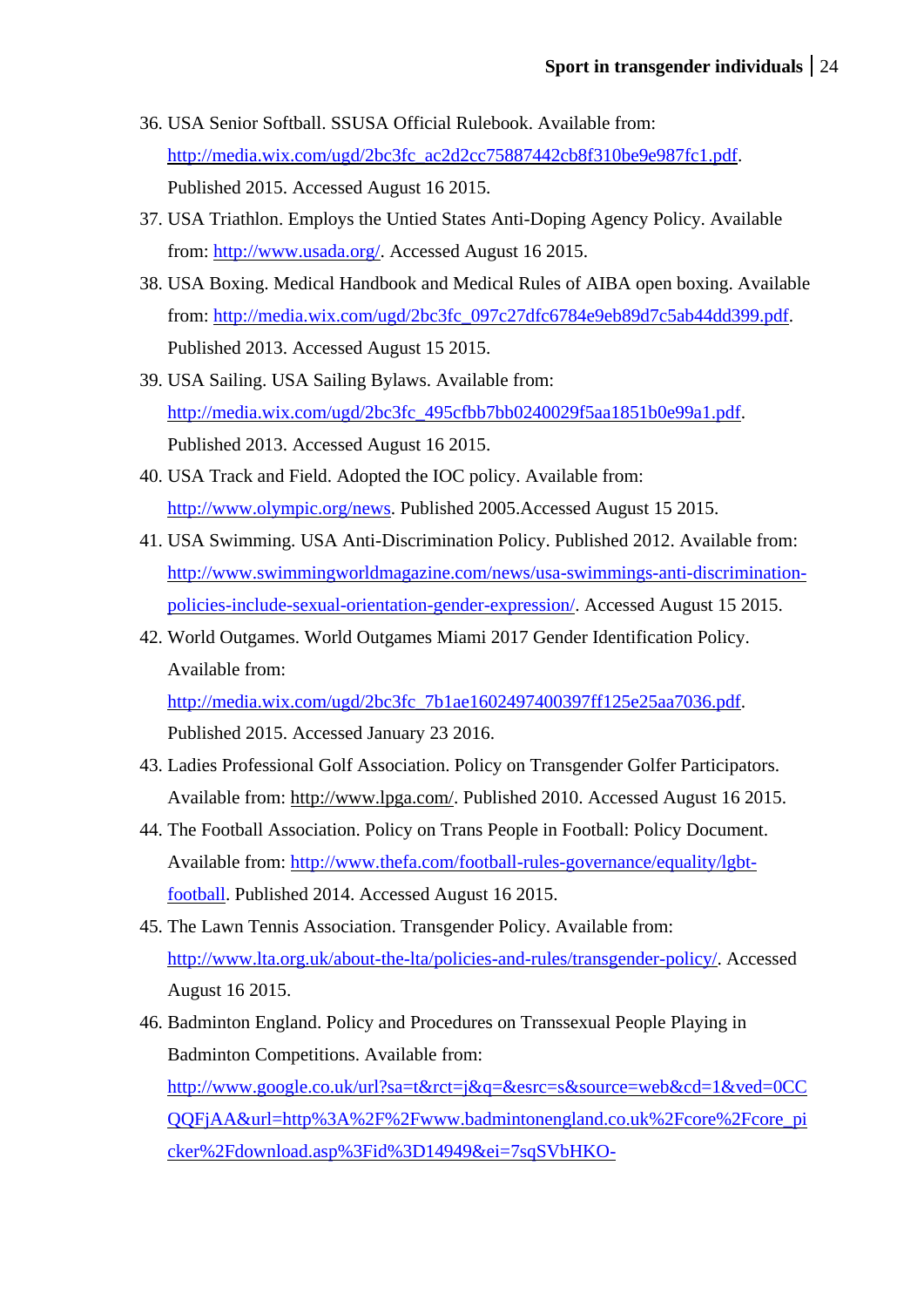[b67AaI\\_ZCIAQ&usg=AFQjCNGLLaRFodpT2mkeVsKBclhg8e7P-g.](http://www.google.co.uk/url?sa=t&rct=j&q=&esrc=s&source=web&cd=1&ved=0CCQQFjAA&url=http%3A%2F%2Fwww.badmintonengland.co.uk%2Fcore%2Fcore_picker%2Fdownload.asp%3Fid%3D14949&ei=7sqSVbHKO-b67AaI_ZCIAQ&usg=AFQjCNGLLaRFodpT2mkeVsKBclhg8e7P-g) Published

2013.Accessed August 15 2015.

- 47. British Universities & Colleges Sport. Transgender Policy. Available from: [http://c1593.r93.cf3.rackcdn.com/BUCS\\_Transgender\\_Policy.pdf.](http://c1593.r93.cf3.rackcdn.com/BUCS_Transgender_Policy.pdf) Published 2012. Accessed August 16 2015.
- 48. Amateur Swimming Association. Trans Competitors. Available from: [http://www.swimming.org/asa/about-us/policy-documents/swimming-policy1/9479.](http://www.swimming.org/asa/about-us/policy-documents/swimming-policy1/9479) Published 2015. Accessed August 15 2015.
- 49. Scottish Football Association. Transgender and transsexual policy. Available from: [http://www.scottishfa.co.uk/scottish\\_football.cfm?page=3325.](http://www.scottishfa.co.uk/scottish_football.cfm?page=3325) Published 2008. Accessed August 15 2015.
- 50. British Rowing. Transgender and Transsexual Policy. Available from: [http://media.wix.com/ugd/2bc3fc\\_067aff13c7444fd4b223035aa4f82e0d.pdf.](http://media.wix.com/ugd/2bc3fc_067aff13c7444fd4b223035aa4f82e0d.pdf) Published 2013. Accessed August 15 2015.
- 51. Rugby Football Union. RFU Transgender and Transsexual Policy. Available from: [http://media.wix.com/ugd/2bc3fc\\_2c8d17994bdb4da897d36c77415935cb.pdf.](http://media.wix.com/ugd/2bc3fc_2c8d17994bdb4da897d36c77415935cb.pdf) Accessed August 16 2015.
- 52. Women's Flat Track Derby Association. Gender Policy. Available from: [https://wftda.com/wftda-gender-statement.](https://wftda.com/wftda-gender-statement) Accessed August 15 2015.
- 53. UK Roller Derby Association. UKRDA Transgender policy. Available from: [http://ukrda.org.uk/2014/04/ukrda-transgender-policy/.](http://ukrda.org.uk/2014/04/ukrda-transgender-policy/) Published 2014. Accessed August 15 2015.
- 54. Disability Sport Australia. Member Protection Policy. Available from: [http://media.wix.com/ugd/2bc3fc\\_63bb33953f554b7ab0fabfdde502d83d.pdf.](http://media.wix.com/ugd/2bc3fc_63bb33953f554b7ab0fabfdde502d83d.pdf) Published 2014. Accessed August 16 2015.
- 55. International Association of Athletics Federations. IAAF Regulations Governing Eligibility of Athletes who have Undergone Sex Reassignment to compete in Women's Competition. Available from: [http://media.wix.com/ugd/2bc3fc\\_476cfbfe00df48c3aa5322a29d5e11b2.pdf.](http://media.wix.com/ugd/2bc3fc_476cfbfe00df48c3aa5322a29d5e11b2.pdf) Published 2011. Accessed August 15 2015.
- 56. International Gay and Lesbian Football Association. IGALF Transgender policy. Available from:

[http://media.wix.com/ugd/2bc3fc\\_76b96547c2904a27a928165800a11698.pdf.](http://media.wix.com/ugd/2bc3fc_76b96547c2904a27a928165800a11698.pdf) Published 2014. Accessed August 15 2015.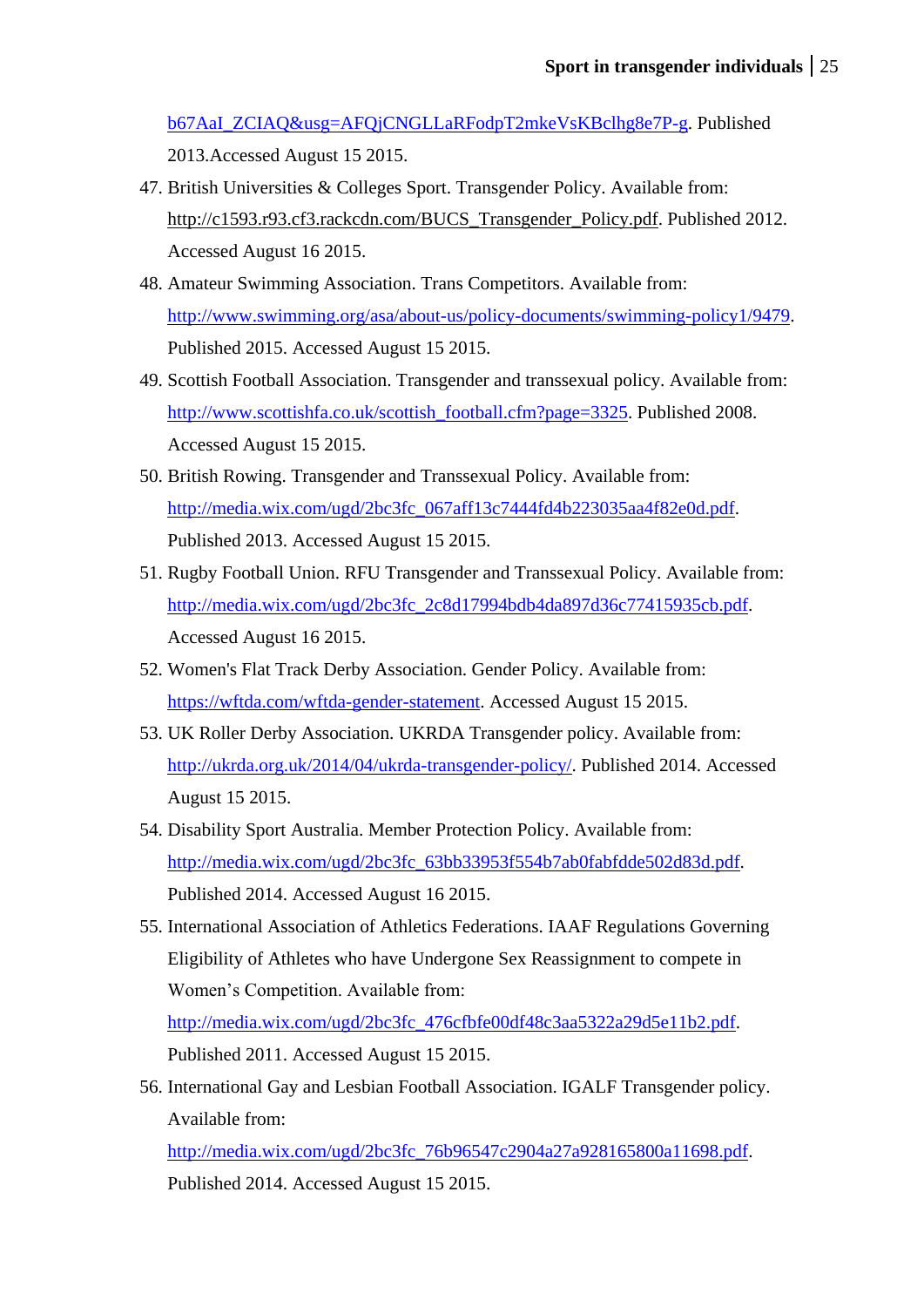- 57. International Tennis Federation. Transgender Policy. Available from: [http://media.wix.com/ugd/2bc3fc\\_cd8f3b2a4e134a5f96ddab8361570add.pdf.](http://media.wix.com/ugd/2bc3fc_cd8f3b2a4e134a5f96ddab8361570add.pdf) Accessed August 16 2015.
- 58. Fédération Internationale de Volleyball. Sports Regulations. Available from: [http://media.wix.com/ugd/2bc3fc\\_d72b0af75a4840ac8e27a424e7e94691.pdf.](http://media.wix.com/ugd/2bc3fc_d72b0af75a4840ac8e27a424e7e94691.pdf) Published 2014. Accessed August 15 2015.
- 59. International Quidditch Association. US Quidditch Association Rule Book: Ninth Edition. Available from: [https://www.usquidditch.org/files/USQ\\_Rulebook\\_9.pdf.](https://www.usquidditch.org/files/USQ_Rulebook_9.pdf) Published 2015. Accessed August 15 2015.
- 60. American Psychiatric Association. Diagnostic and Statistical Manual of Mental Disorders-5 (DSM-5). Washington DC: American Psychiatric Association; 2013.
- 61. Carroll JH. The inclusion of transgender students in United States school-based athletics. In: Hargreaves J, Anderson E, ed. Routledge Handbook of Sport, Gender and Sexuality. London and New York: Routledge; 2014: 367-375.
- 62. Teetzel S. On transgendered athletes, fairness and doping: An international challenge. Sport Soc. 2006; 9(2): 227–251.
- 63. Lucas-Carr BC, Krane V. What is the T in LGBT? Supporting transgender athletes through sport psychology. Sport Psychol. 2011; 25(4), 532–548.
- 64. Pieper LP. Gender regulation: Renée Richards revisited. Int J Hist Sport. 2012; 29(5): 675–690.
- 65. Sykes H. Transsexual and transgender policies in sport. Women in Sport and Physical Activity Journal. 2006; 15(1): 3-13.
- 66. Sullivan CF. Gender verification and gender policies in elite sport: Eligibility and "fair play". J Sport Social Iss. 2011; 35(4): 400–419.
- 67. The International Olymic Committee. Anti-Doping Rules applicable to the Games of the XXXI Olympiad, in Rio de Janeriro, in 2016. Available from: [https://www.wada](https://www.wada-ama.org/en/resources/world-anti-doping-program/ioc-anti-doping-rules-rio-2016-olympic-games)[ama.org/en/resources/world-anti-doping-program/ioc-anti-doping-rules-rio-2016](https://www.wada-ama.org/en/resources/world-anti-doping-program/ioc-anti-doping-rules-rio-2016-olympic-games) [olympic-games](https://www.wada-ama.org/en/resources/world-anti-doping-program/ioc-anti-doping-rules-rio-2016-olympic-games) Published in 2016. Accessed June 17 2016.
- 68. Mauras N, Hayes V, Welch S, et al. Testosterone deficiency in young men: marked alterations in whole body protein kinetics, strength, and adiposity. J Clin Endocrinol Metab. 1998; 83(6): 1886-1892.
- 69. Storer, TW, Magliano L, Woodhouse L, et al. Testosterone dose-dependently increases maximal voluntary strength and leg power, but does not affect fatigability or specific tension. J Clin Endocrinol Metab. 2003; 88(4): 1478-1485.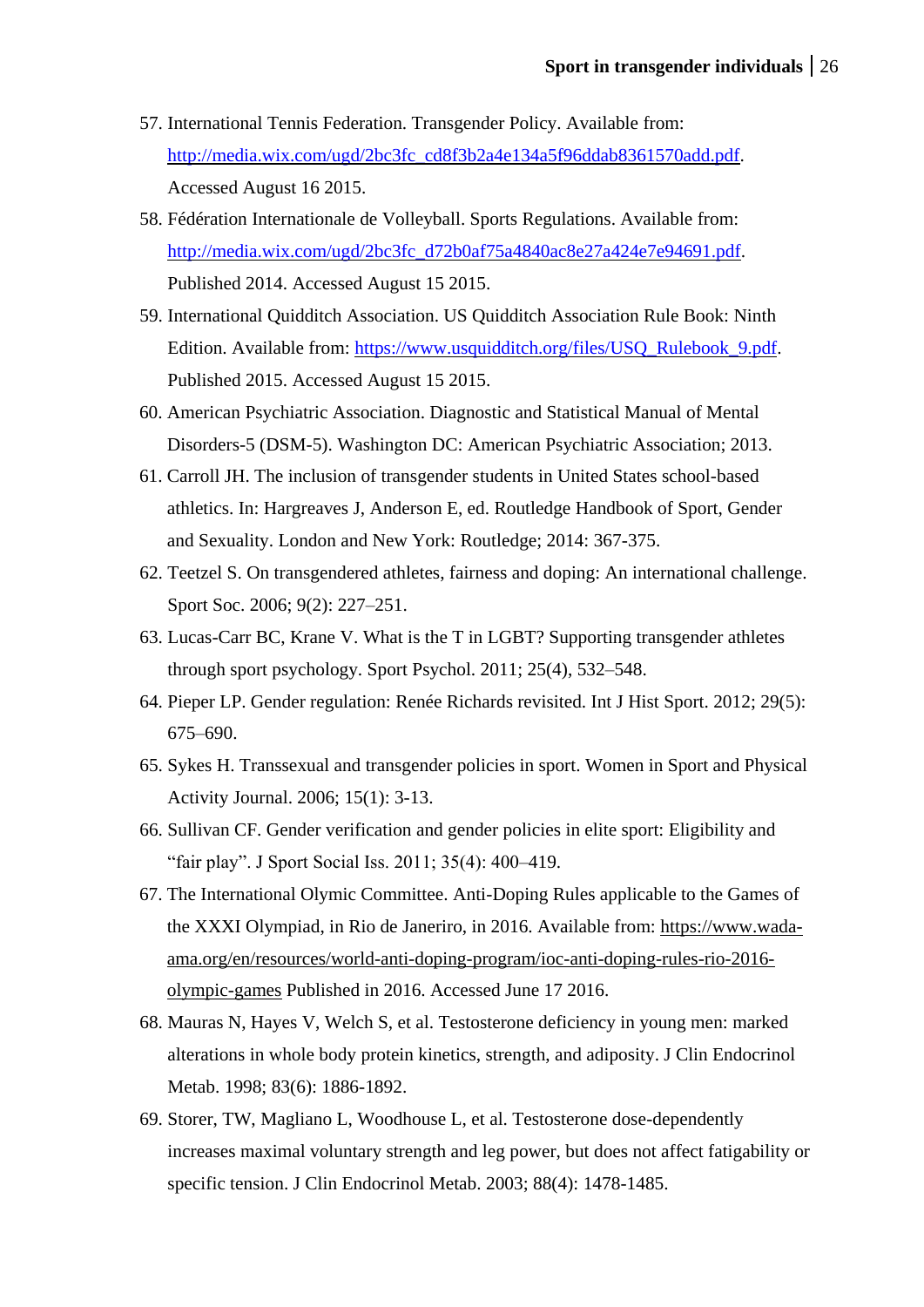- 70. Elbers JMH, Asscheman H, Seidell JC, et al. Effects of sex steroid hormones on regional fat depots as assessed by magnetic resonance imaging in transsexuals. Am J Physiol Endocrinol Metab. 1999; 276(2): 317-325.
- 71. Schultz J. Caster Semenya and the "Question of too": Sex testing in elite women's sport and the issue of advantage. Quest. 2011; 63(2): 228–243.
- 72. Harper, J. Race time for transgender athletes. J. Sporting Cultures and Identities. 2015; 6:1-9.
- 73. Karkazis K, Jordan-Young R, Davis G, Camporesi S. Out of bounds? A critique of the new policies on hyperandrogenism in elite female athletes. Am J Bioeth. 2012; 12(7): 3-16.
- 74. Canadian Centre for Ethics in Sport. Creating Inclusive Environments for Trans Participants in Canadian Sport. Available from: [http://cces.ca/sites/default/files/content/docs/pdf/cces-transinclusionpolicyguidance](http://cces.ca/sites/default/files/content/docs/pdf/cces-transinclusionpolicyguidance-e.pdf%20Published%202016)[e.pdf Published 2016.](http://cces.ca/sites/default/files/content/docs/pdf/cces-transinclusionpolicyguidance-e.pdf%20Published%202016) Accessed June 15 2016.
- 75. House of Commons. Transgender Equality Inquiry: First report of session 2015-16. London: The Stationery Office Limited. Available from: http://www.publications.parliament.uk/pa/cm201516/cmselect/cmwomeq/390/39002. htm. Published 2016. Accessed January 1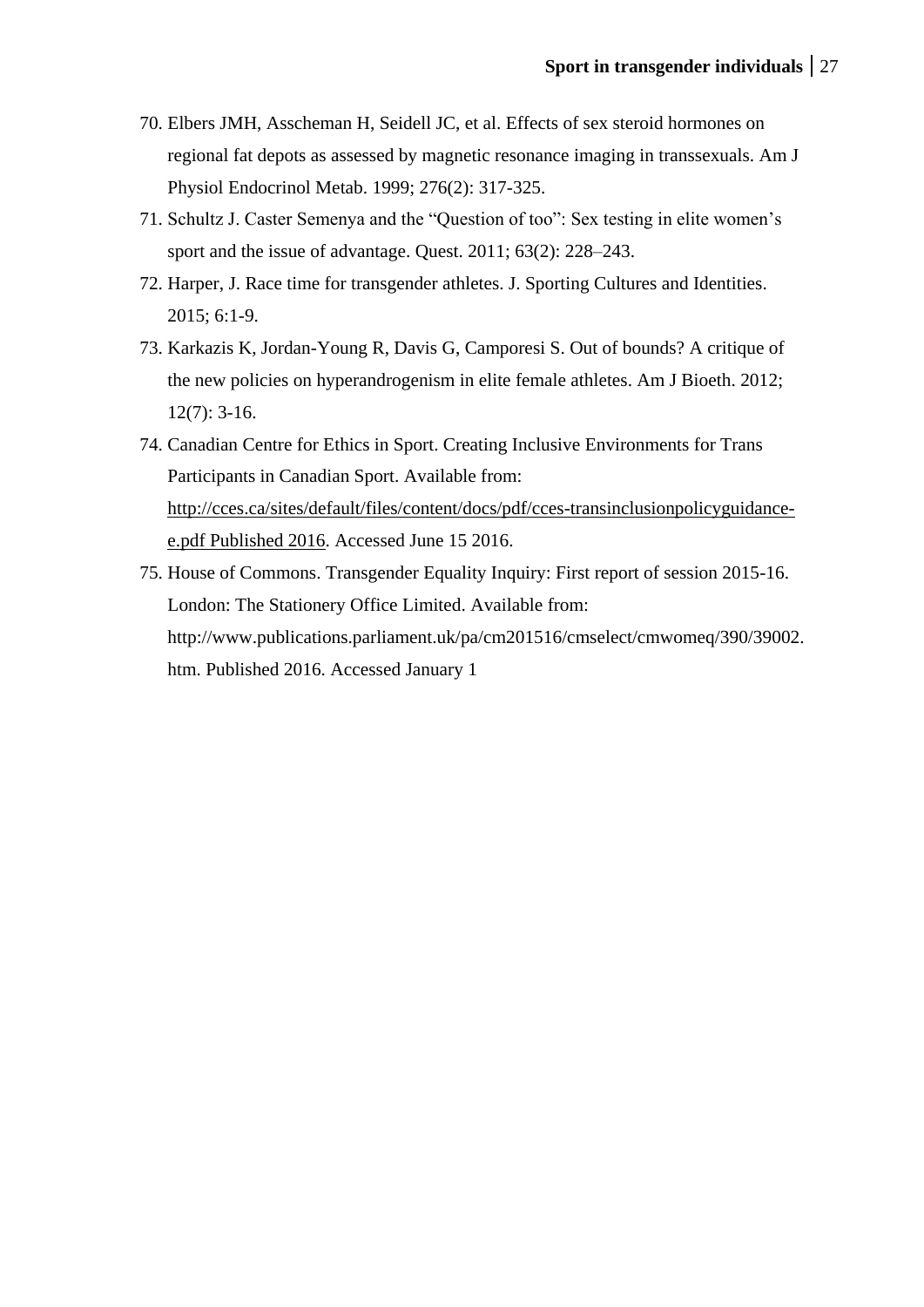| Reference              | Year | Country                      | Aim(s)                                                                                                                                                             | Sample size (N) | <b>Study design</b>                                                          | Main finding $(s)$                                                                                                                                                                                                                                                                                  |
|------------------------|------|------------------------------|--------------------------------------------------------------------------------------------------------------------------------------------------------------------|-----------------|------------------------------------------------------------------------------|-----------------------------------------------------------------------------------------------------------------------------------------------------------------------------------------------------------------------------------------------------------------------------------------------------|
| Caudwell [27]          | 2012 | UK                           | To explore two transgender males'<br>experience of sport in an educational<br>and recreational environment                                                         | 2               | Qualitative (semi-<br>structured interviews) and<br>a narrative review       | Four themes emerged: school sport, their<br>embodied subjectivities, transitioning and sport<br>participation.                                                                                                                                                                                      |
| Cohen & Semerjian [28] | 2008 | <b>USA</b>                   | To explore the experience of a<br>transgender female participating in<br>women's national ice hockey<br>tournaments                                                | $\overline{1}$  | Qualitative (four open-<br>ended interviews)                                 | Five main themes: policed identity, internal<br>conflict, traits of masculinity, affirmation and<br>creating gender norms.                                                                                                                                                                          |
| Gooren & Bunck [25]    | 2004 | Netherlands                  | To explore androgen deprivation and<br>androgen administration in<br>transgender people                                                                            | 36              | Retrospective study                                                          | Androgen deprivation in transgender females<br>increases the overlap in muscles mass with<br>women but does not reverse it.                                                                                                                                                                         |
| Hargie et al.[26]      | 2015 | UK                           | To explore transgender people's<br>experiences of sport in relation to<br>social exclusion and minority stress<br>theory                                           | 10              | Qualitative study (semi-<br>structured interviews)                           | Four themes emerged: intimidating nature of<br>locker rooms, the impact of alienating sport<br>experiences at school, fear of public space, and<br>being denied the social, health and wellbeing<br>aspects of sport.                                                                               |
| Muchicko et al[32]     | 2014 | <b>USA</b>                   | To explore the relationship between<br>gender identity and physical activity                                                                                       | 80              | Cross-sectional survey                                                       | Transgender people reported less physical<br>activity and reported lower social support and<br>physical self-perception than the cisgender<br>participants.                                                                                                                                         |
| Semerjian & Cohen [29] | 2006 | <b>USA</b>                   | To explore the experiences of<br>transgender athletes, paying particular<br>attention to whether gender identity or<br>performance was related to<br>participation | $\overline{4}$  | Qualitative (semi-<br>structured interviews)                                 | Athletes discussed a number of barriers and<br>challenges in relation to their sport participation<br>(i.e., incorrect pronouns use, discomfort in<br>changing rooms).                                                                                                                              |
| Tagg [30]              | 2012 | Australia and<br>New Zealand | To understand the issues surrounding<br>transgender athletes sport<br>participation, specifically in relation<br>to men's netball in New Zealand                   | 2               | <b>Oualitative</b> (semi-<br>structured interview) and a<br>narrative review | Transgender inclusive policies have medicalised<br>gender. Instead of being protective they have<br>done little to make sport fair for transgender<br>participators. Transgender people who are<br>undergoing physical transition have no place to<br>openly participate in netball in New Zealand. |

Table 1: Study characteristics of research articles included within the review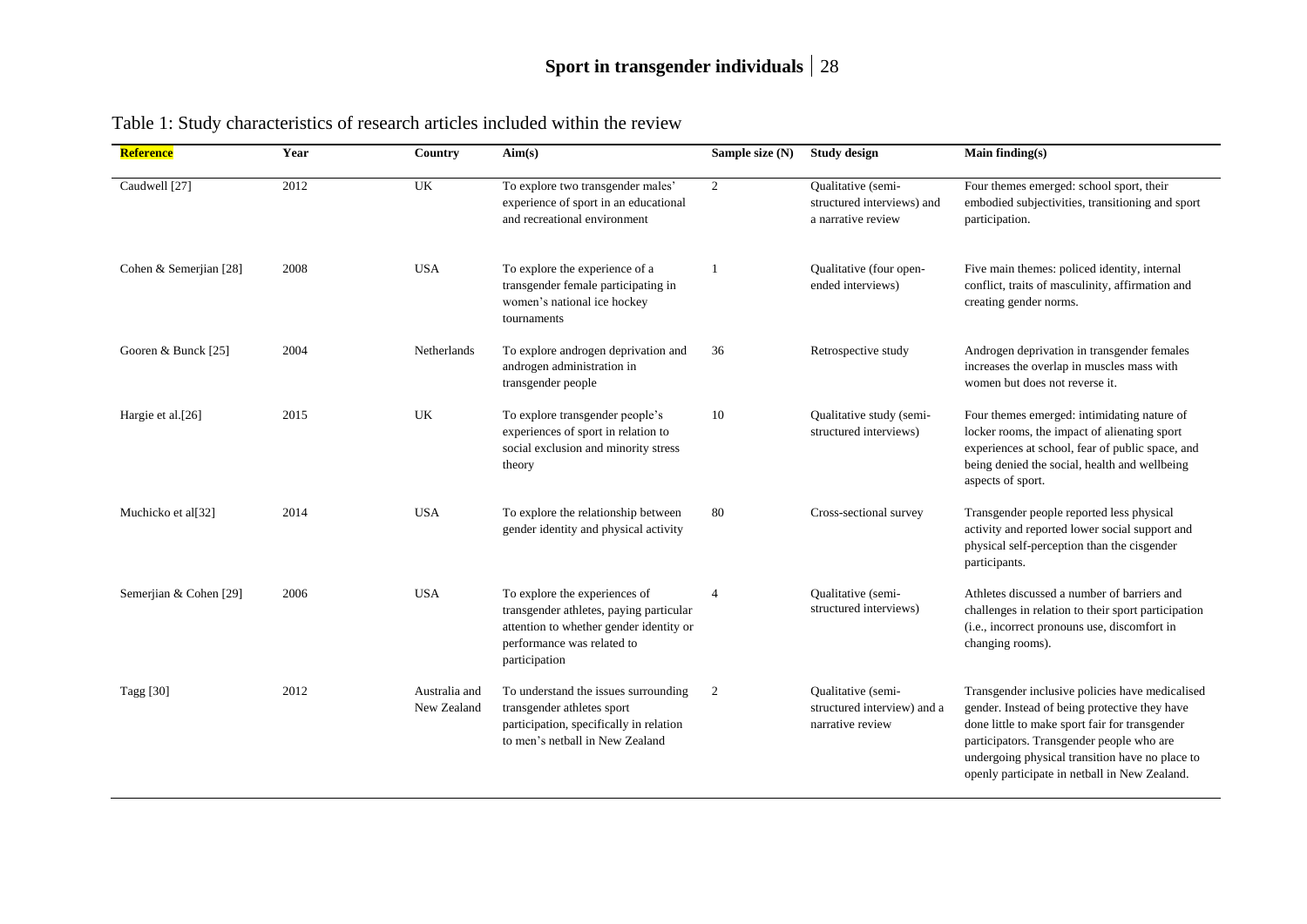| <b>Reference</b>    | Year | Country | Aim(s)                                                                                                                                                | Sample size $(N)$ | Study design                                 | Main finding $(s)$                                                                                                                                                                                                                                                                                                   |
|---------------------|------|---------|-------------------------------------------------------------------------------------------------------------------------------------------------------|-------------------|----------------------------------------------|----------------------------------------------------------------------------------------------------------------------------------------------------------------------------------------------------------------------------------------------------------------------------------------------------------------------|
| Travers & Deri [31] | 2011 | Canada  | To examine the re-negotiation of sex<br>based boundaries within the context of<br>transgender inclusion in North<br>American lesbian softball leagues | 12                | Qualitative (semi-<br>structured interviews) | Positive experiences were more often reported by<br>transgender women than transgender men in<br>relation to inclusion despite the re-negotiation of<br>sex boundaries.<br>Several participants perceived testosterone as an<br>athletic advantage in transgender males (when<br>injected) and females (endogenous). |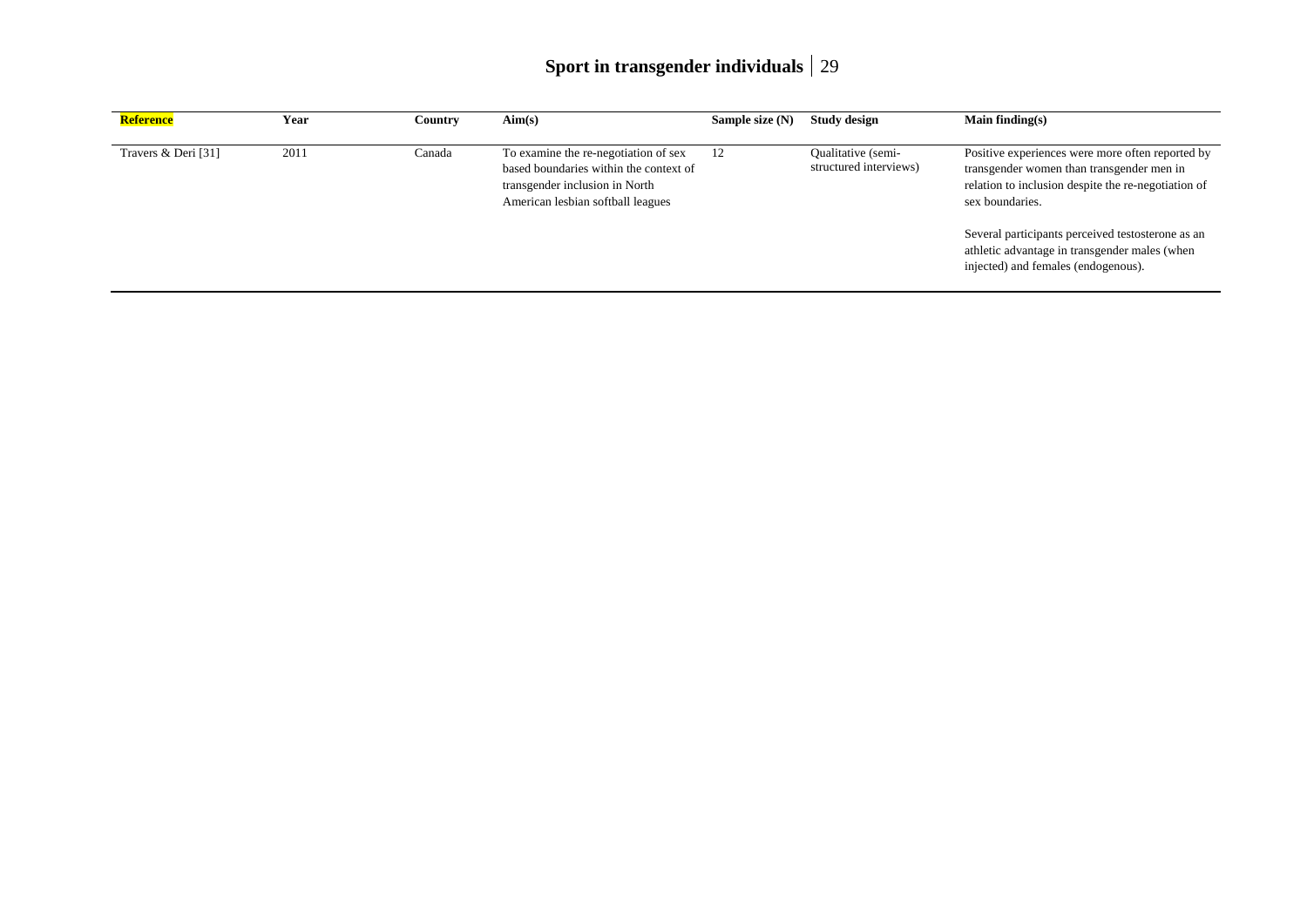| Organisation                                                                                                                                                    | Pre-puberty                                                                                                                                                                                                                                                                           | Post-puberty                                                                                                                                                                                                                                                                                                                                                                                                         |
|-----------------------------------------------------------------------------------------------------------------------------------------------------------------|---------------------------------------------------------------------------------------------------------------------------------------------------------------------------------------------------------------------------------------------------------------------------------------|----------------------------------------------------------------------------------------------------------------------------------------------------------------------------------------------------------------------------------------------------------------------------------------------------------------------------------------------------------------------------------------------------------------------|
| <b>International Olympic Committee</b><br>$(2004)$ [20]                                                                                                         | If had GCS then may complete in line with gender identity.                                                                                                                                                                                                                            | Provide legal recognition of their gender.<br>Had GCS.<br>Been on CHT for at least two years.<br>Lived in their newly assigned gender for at least two years.                                                                                                                                                                                                                                                        |
| International Olympic Committee<br>$(2016)$ [22]<br>Amateur Swimming Association                                                                                | Transgender males: no restrictions.<br>Transgender females: declared gender as female for at least four years and have<br>testosterone levels below 10nmol/L for at least 12 months prior to competition.<br>IOC 2004 policy is adopted.                                              | Transgender males: no restrictions.<br>Transgender females: declared gender as female for at least four years and have<br>testosterone levels below 10nmol/L for at least 12 months prior to competition.<br>IOC 2004 policy is adopted.                                                                                                                                                                             |
| (UK; 2015) [50]<br><b>Association of Boxing Commissions</b><br>$(2012)$ [33]                                                                                    | Allowed to complete in line with gender identity providing they have had GCS.                                                                                                                                                                                                         | Transsexual females must comply with the IOC.<br>Transsexual males must provide legal evidence of their gender and be prescribed<br>CHT.<br>Transgender females who are receiving a testosterone suppressant must compete as a<br>man until two years of medical treatment has been prescribed.<br>Transgender males must be being prescribed CHT.                                                                   |
| Badminton England (UK; 2013) [48]                                                                                                                               | IOC 2004 policy is adopted.                                                                                                                                                                                                                                                           | IOC 2004 policy is adopted.                                                                                                                                                                                                                                                                                                                                                                                          |
| British Rowing (UK; 2013) [52]                                                                                                                                  | If hormone treatment has not been started a transgender female may compete as a<br>male.<br>A transgender girl pre-puberty may compete as a female or in mixed competition.                                                                                                           | Transgender males may compete as a male or in mixed competition.<br>Transgender females may compete as female or in mixed competitions providing<br>testosterone levels are within the normal range for a female or they have had a<br>gonadectomy.<br>If a transgender female has not started treatment then they may compete as a man or<br>in mixed competition.                                                  |
| British Universities & Colleges<br>Sport (UK; 2012) [49]<br>Disability Sport Australia (2014)<br>[56]<br>Fédération Internationale de<br>Volleyball (2014) [60] | Not applicable.<br>Encourages participation in line with experienced gender but suggests completion<br>of a TUE form if necessary.<br>Gender must be confirmed via birth certificate.<br>Female players may be required to submit a gender certificate and/or medical<br>examination. | Recommended that when transgender issues arise, then the policy of each national<br>governing body for that sport should be adopted.<br>Encourages participation in line with experienced gender but suggests completion of<br>a TUE form if necessary.<br>Gender must be confirmed via birth certificate.<br>Female players may be required to submit a gender certificate and/or undergo a<br>medical examination. |
| International Tennis Federation (n.d)<br>$[59]$                                                                                                                 | IOC 2004 policy is adopted.                                                                                                                                                                                                                                                           | IOC 2004 policy is adopted.                                                                                                                                                                                                                                                                                                                                                                                          |
| <b>International Quidditch Association</b><br>$(2015)$ [61]                                                                                                     | Allows players to self-identify.                                                                                                                                                                                                                                                      | Allows players to self-identify.                                                                                                                                                                                                                                                                                                                                                                                     |
| International Gay and Lesbian<br>Football Association (2014) [58]                                                                                               | Provide legal recognition of their gender.<br>Undergo uninterrupted hormone treatment for at least one year prior to competition.                                                                                                                                                     | Provide legal recognition of their gender.<br>Undergo uninterrupted hormone treatment for at least one year prior to competition.                                                                                                                                                                                                                                                                                    |
| International Association of<br>Athletics Federations (2011) [57]                                                                                               | Endocrine assessment.<br>Evidence of GCS.<br>Details of post-surgery treatment and monitoring to date.                                                                                                                                                                                | Endocrine assessment.<br>Evidence of GCS.<br>Details of post-surgery treatment and monitoring to date.                                                                                                                                                                                                                                                                                                               |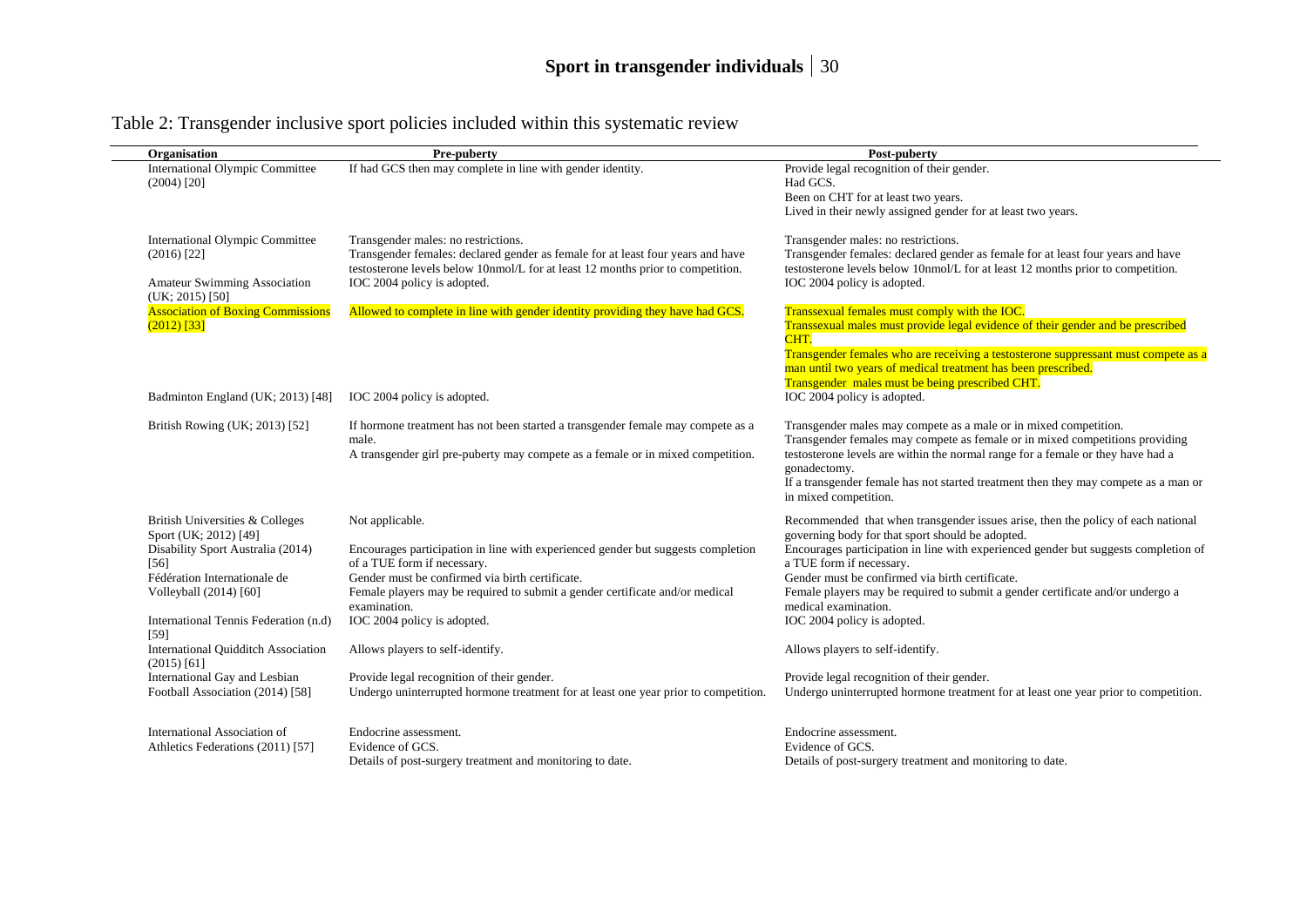| <b>Organisation</b>                                      | <b>Pre-puberty</b>                                                                                                                                                                                                                                                                                                                                                                                                                      | Post-puberty                                                                                                                                                                                                                                                                                                                                                                                                                                            |
|----------------------------------------------------------|-----------------------------------------------------------------------------------------------------------------------------------------------------------------------------------------------------------------------------------------------------------------------------------------------------------------------------------------------------------------------------------------------------------------------------------------|---------------------------------------------------------------------------------------------------------------------------------------------------------------------------------------------------------------------------------------------------------------------------------------------------------------------------------------------------------------------------------------------------------------------------------------------------------|
| Ladies Professional Golf<br>Association (USA; 2010) [45] | A transgender female may compete as a female if they have undergone GCS.<br>Or, a transgender female who is treated with testosterone suppression must compete<br>as a man until they have completed hormone treatment for one year. After this time<br>they may compete as a female.<br>A transgender male who is treated with testosterone may compete in a men's event<br>but not in a women's.                                      | A transgender female may compete as a female if they have undergone GCS.<br>Or, a transgender female who is treated with testosterone suppression must compete<br>as a man until they have completed hormone treatment for one year. After this time<br>they may compete as a female.<br>A transgender male who is treated with testosterone may compete in a men's event<br>but not in a women's.                                                      |
| Lawn Tennis Association (UK; n.d)<br>[47]                | Allowed to play in line with gender identity providing they have undergone GCS.                                                                                                                                                                                                                                                                                                                                                         | Surgical anatomical changes have been completed, including external genitalia<br>changes and gonadectomy (removal of ovaries or testes).<br>Legal recognition of their assigned sex has been conferred by the appropriate official<br>authorities.<br>CHT has been administered for a sufficient length of time to minimise gender-related<br>advantages in sport competitions.<br>Eligibility should begin no sooner than two years after gonadectomy. |
| National Collegiate Athletic<br>Association (2011) [34]  | To compete on a men's team, a transgender male must be taking CHT and have a<br>diagnosis of gender dysphoria. They are not allowed to play on a women's team.<br>Transgender females must be taking CHT and have a diagnosis of gender<br>dysphoria. They are allowed to play on a men's team until they have completed one<br>year of CHT.<br>A transgender male who is not taking CHT may participate on a women's or men's<br>team. | To compete on a men's team, a transgender male must be taking CHT and have a<br>diagnosis of gender dysphoria. They are not allowed to play on a women's team.<br>Transgender females must be taking CHT and have a diagnosis of gender dysphoria.<br>They are allowed to play on a men's team until they have completed one year of<br>CHT.<br>A transgender male who is not taking CHT may participate on a women's or men's<br>team.                 |
| Rugby Football Union (UK; n.d.)<br>$[53]$                | A transgender female who is not taking CHT may not compete on a women's team.<br>IOC 2004 policy is adopted.                                                                                                                                                                                                                                                                                                                            | A transgender female who is not taking CHT may not compete on a women's team.<br>IOC 2004 policy is adopted.                                                                                                                                                                                                                                                                                                                                            |
| Scottish Football Association (UK;<br>2008) [51]         | IOC 2004 policy is adopted.                                                                                                                                                                                                                                                                                                                                                                                                             | IOC 2004 policy is adopted.                                                                                                                                                                                                                                                                                                                                                                                                                             |
| The Football Association (UK;<br>2014) [46]              | Under the age of 16, players may play with boys and girls (no GCS required).                                                                                                                                                                                                                                                                                                                                                            | Transgender males: must have hormone results within a cisgender male range.<br>Undergone CHT for a sufficient amount of time.<br>Legal recognition of gender.<br>Transgender females: undergone CHT or gonadectomy (removal of testes).<br>Blood results must be within a cisgender female range.<br>Legal recognition of gender.                                                                                                                       |
| UK Roller Derby Association (2014)<br>$[55]$             | No evidence of gender identity or hormone levels is required to participate.<br>Must be living full time as their chosen gender.                                                                                                                                                                                                                                                                                                        | No evidence of gender identity or hormone levels is required to participate.<br>Must be living full time as their chosen gender.                                                                                                                                                                                                                                                                                                                        |
| US Rowing (2015) [37]                                    | All rowers in men's events are male and all rowers in women's events are female.<br>Gender is determined by legal recognition of gender.                                                                                                                                                                                                                                                                                                | All rowers in men's events are male and all rowers in women's events are female.<br>Gender is determined by legal recognition of gender.                                                                                                                                                                                                                                                                                                                |
| US Soccer Federation (2013)<br>[36]                      | Transgender people are asked to provide legal or another form of documentation to<br>reflect that the athlete's gender identity is sincerely held and part of their core<br>identity.                                                                                                                                                                                                                                                   | Transgender people are asked to provide legal or another form of documentation to<br>reflect that the athlete's gender identity is sincerely held and part of their core<br>identity.                                                                                                                                                                                                                                                                   |
| USA Gymnastics $(2015)$ [35]                             | IOC 2004 policy is adopted.                                                                                                                                                                                                                                                                                                                                                                                                             | IOC 2004 policy is adopted.                                                                                                                                                                                                                                                                                                                                                                                                                             |
| USA Senior Softball (2014) [38]                          | IOC 2004 policy is adopted.                                                                                                                                                                                                                                                                                                                                                                                                             | IOC 2004 policy is adopted.                                                                                                                                                                                                                                                                                                                                                                                                                             |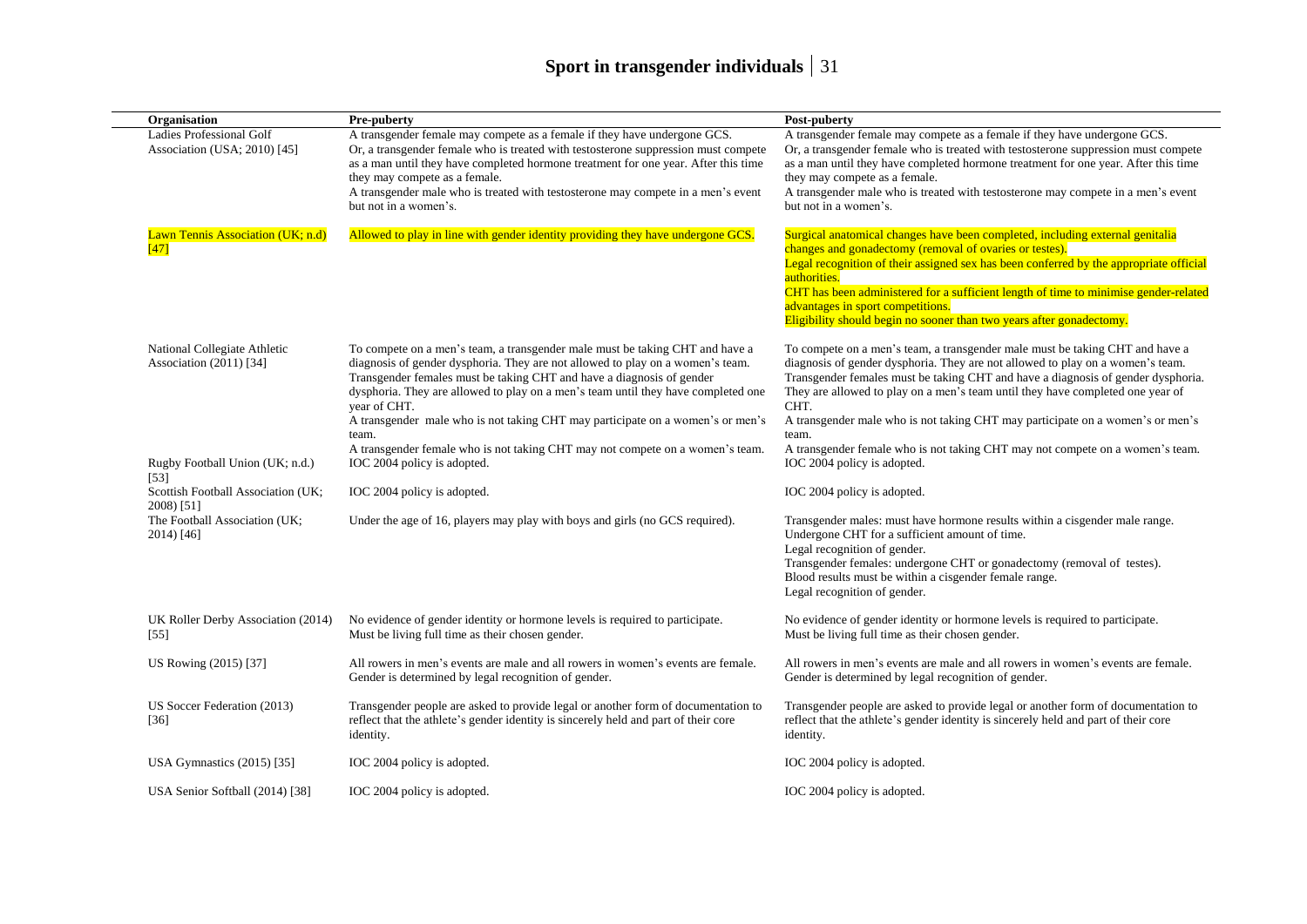| Organisation                    | <b>Pre-puberty</b>                                                                  | <b>Post-puberty</b>                                                                 |
|---------------------------------|-------------------------------------------------------------------------------------|-------------------------------------------------------------------------------------|
| USA Triathlon (n.d) [39]        | Follows the United States Anti-Doping Agency rules regarding the use of             | Follows the United States Anti-Doping Agency rules regarding the use of             |
|                                 | testosterone, which is a banned substance which requires a TUE in order to avoid    | testosterone, which is a banned substance which requires a TUE in order to avoid    |
|                                 | violating policy.                                                                   | violating policy.                                                                   |
| USA Boxing (2013) [40]          | IOC 2004 policy is adopted.                                                         | IOC 2004 policy is adopted.                                                         |
| USA Sailing (2013) [41]         | IOC 2004 policy is adopted.                                                         | IOC 2004 policy is adopted.                                                         |
| USA Track & Field (2005) [42]   | IOC 2004 policy is adopted.                                                         | IOC 2004 policy is adopted.                                                         |
| USA Swimming (2013) [43]        | Discrimination against any member or participant on the basis of gender, sexual     | Discrimination against any member or participant on the basis of gender, sexual     |
|                                 | orientation, and gender expression is prohibited.                                   | orientation, and gender expression is prohibited.                                   |
| Women's Flat Track Derby        | Transgender women are allowed to compete as a woman as long as their hormone        | Transgender women are allowed to compete as a woman as long as their hormone        |
| Association (UK; n.d) [54]      | levels are within a typical female range.                                           | levels are within a typical female range.                                           |
|                                 | Information about healthcare provided must be submitted.                            | Information about healthcare provided must be submitted.                            |
|                                 | Transgender males may not participate.                                              | Transgender males may not participate.                                              |
| World Outgames (USA; 2015) [44] | Transgender people are asked to provide legal or another form of documentation to   | Transgender people are asked to provide legal or another form of documentation to   |
|                                 | reflect that the athlete's gender identity is sincerely held and part of their core | reflect that the athlete's gender identity is sincerely held and part of their core |
|                                 | identity.                                                                           | identity.                                                                           |

Note: GCS (Gender Confirming Surgery); CHT (Cross-sex Hormone Therapy); IOC (International Olympic Committee); TUE (Therapeutic Use Exemption); n.d (no date); gender dysphoria is the diagnostic name included within the Diagnostic and Statistical Manual for Mental Health, fifth edition for people who experience an incongruence between their gender assigned at birth and gender identity [60].